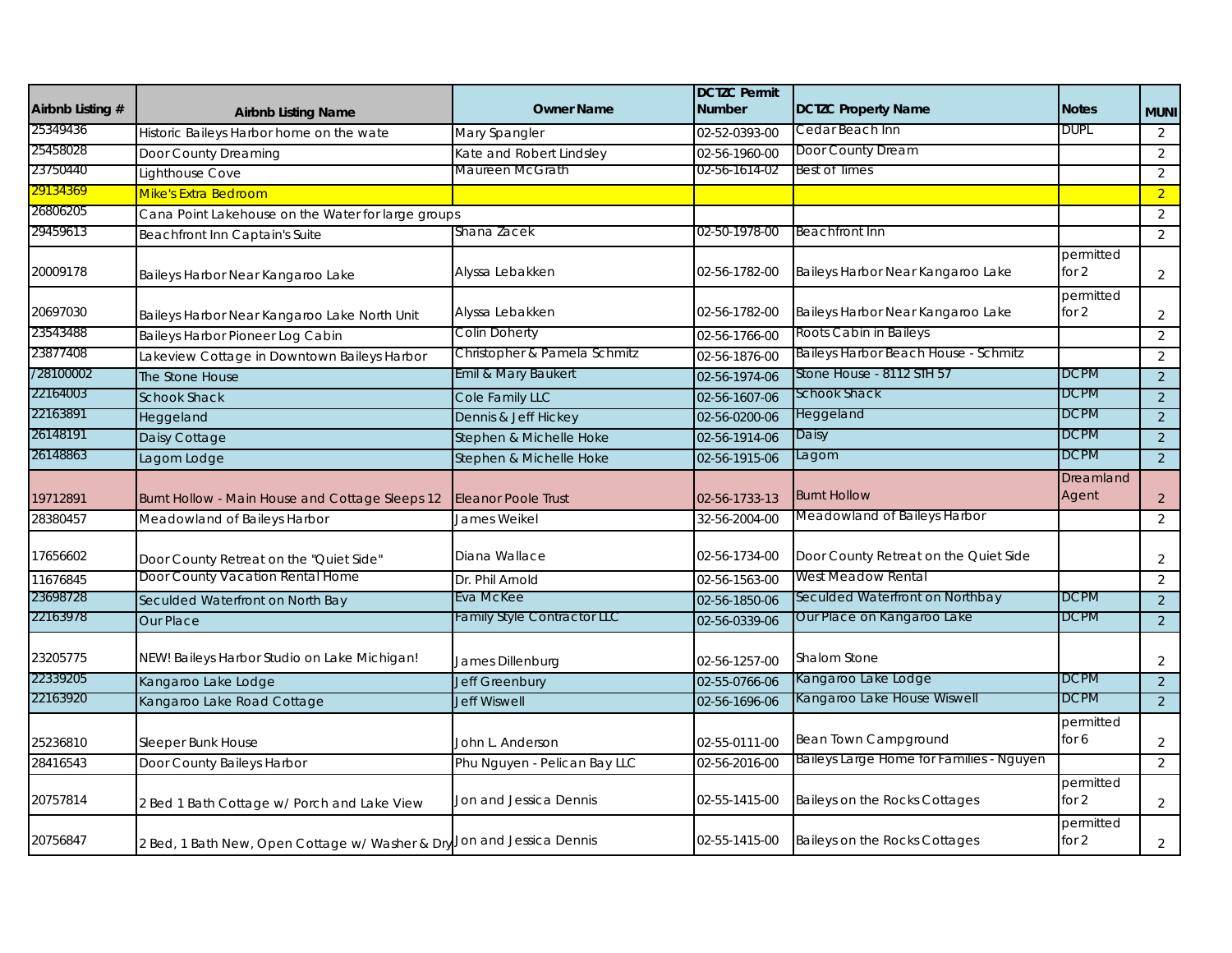| 8673829  | Door County Cabin in the Woods                              | Karen Berndt                 | 02-56-1564-00 | Door County Cabin in the Woods                               |                      | 2              |
|----------|-------------------------------------------------------------|------------------------------|---------------|--------------------------------------------------------------|----------------------|----------------|
| 8126599  | Tranquil, Sunny 3 Bedroo,/2.5 Bath Condo                    | Karen Berndt                 | 02-56-1564-00 | Door County Cabin in the Woods- Tranquil<br>Condo            | permitted<br>for 2   | 2              |
| 22164047 | Wildwood Beach Home                                         | Laura Thometz                | 02-56-1640-06 | Wildwood Beach Home                                          | <b>DCPM</b>          | $\overline{2}$ |
| 22186390 | Baileys Harbor Yellow Home with a View                      | Matt Horton                  | 02-56-1826-00 | Baileys Harbor Yellow House                                  | permitted<br>for $3$ | 2              |
| 24420991 | South Lane Cottage #2                                       | Matt Horton                  | 02-56-1826-00 | Baileys Harbor Yellow House                                  | permitted<br>for $3$ | $\overline{2}$ |
| 24420171 | South Lane Cottage #1                                       | <b>Matt Horton</b>           | 02-56-1826-00 | <b>Baileys Harbor Yellow House</b>                           | permitted<br>for $3$ | $\overline{2}$ |
| 1254037  | Cedar Creek Lodge (sold) Islandview Lake House              | <b>Michael Servais</b>       | 02-56-1019-00 | Cedar Creek Lodge                                            |                      | 2              |
| 22163997 | Rocky Bottom Lodge                                          | Natalie & Terry McAllister   | 02-56-0885-06 | Rocky Bottom Lodge                                           | <b>DCPM</b>          | 2              |
| 4709576  | Heart of the Door Homestead                                 | Nicole Henquinet             | 02-56-1455-00 | Heart of the Door Homestead, LLC                             |                      | 2              |
| 25126829 | A True Farm House Experience                                | Paul Gray                    | 02-56-1930-00 | A True Farm House Experience                                 |                      | 2              |
| 7069697  | Loft • Central • Comfy • Private                            | Sarah and Brian Bonovich     | 02-56-1644-00 | Wooded Lane Guest House                                      |                      | 2              |
| 19471677 | Raspberry Fields                                            | Stewart Dawson               | 02-56-1741-00 | Dawson Farm - Ahrens Road                                    |                      | 2              |
| 20565326 | Door County Scotland Yard                                   | Thomas and Michele Bronsky   | 02-56-1794-00 | Door County Scotland Yard Haven                              | Permitted<br>for 2   | $\overline{2}$ |
| 6785263  | Eclectic Modern Farmhouse in Baileys Harbor                 | Tim Raduenz                  | 02-56-1693-00 | <b>BHDC</b>                                                  |                      | 2              |
| 22163915 | Kangaroo Lake Retreat                                       | <b>Will Anderson</b>         | 02-56-1543-06 | Kangaroo Lake Retreat                                        | <b>DCPM</b>          | 2              |
|          |                                                             |                              |               |                                                              |                      |                |
| 3831684  | New-Private-Secluded Home                                   | Patrick Donley               | 06-56-1521-00 | Donely - 6058 CTH OO                                         |                      | 6              |
| 29054699 | Stony Shore Cabin                                           | <b>Jeff Garbers</b>          | 08-56-1395-01 | <b>Stony Shores</b>                                          |                      | 8              |
| 29054697 | <b>Stones Throw</b>                                         | Jeff Garbers                 | 08-56-1396-01 | Stone's Tjrpw                                                |                      | 8              |
| 22083085 | Woodwalk Retreat                                            | Andrew and Jillaine Seefeldt | 08-56-1834-00 | Woodwalk Retreat                                             |                      | 8              |
| 28494097 | Light & Bright Bay View Retreat                             | Nicholas David Barber        | 08-53-1990-00 | Landmark Resort - Nomad Ventures LLC -<br>#110               |                      | 8              |
| 18287078 | Serene 1 Bed 1 Bath Condo w/ Woods View                     | <b>Brian Wiegland</b>        | 08-53-1688-00 | Landmark Resort - Door County Getaways-permitted<br>Wiegand  | for 4 units          | 8              |
| 18286289 | Remodeled 1 Bed 1 Bath ADA Condo w/ Wood Vie Brian Wiegland |                              | 08-53-1688-00 | Landmark Resort - Door County Getaways- permitted<br>Wiegand | for 4 units          | 8              |
| 15399898 | Relaxing Waterfront Door County Lake House                  | Brianne & Barry Tegel        | 08-56-1707-00 | Door County Lake House Tegel                                 |                      | 8              |
| 26631795 | Serene Lake Retreat                                         | Natalia Luque                | 08-53-1929-00 | Landmark Luque Unit 1232                                     |                      | 8              |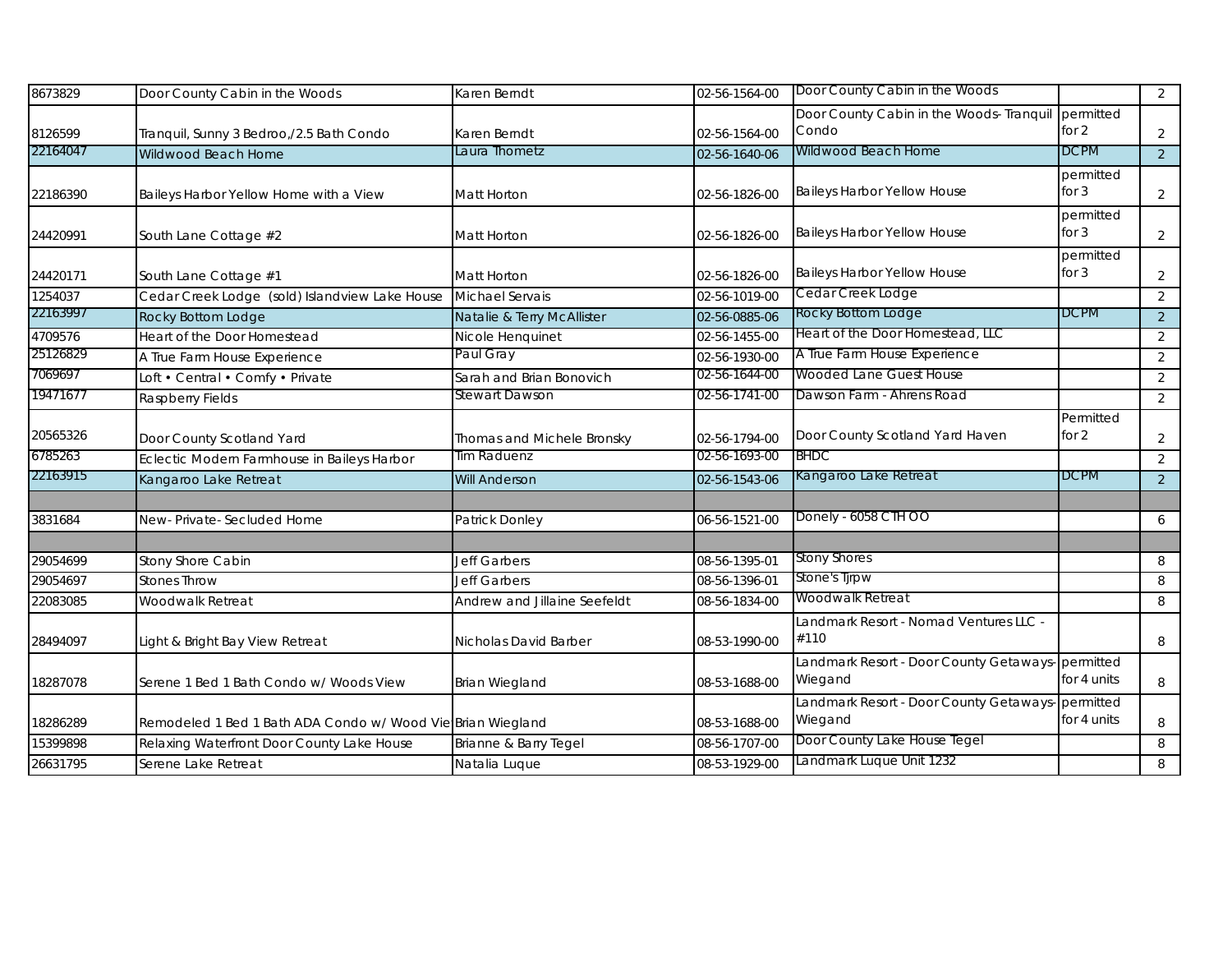| 7340588  | The Cabin at Plum Bottom                                                   | Chad Luberger/ Marlyn & Pamela<br>Moore          | 08-56-1284-00 | The Treehouse at Plum Bottom/ The<br>Carriage House at Plum Bottom | permitted<br>for two units<br>owner is<br>hedging<br>bets with<br>three listings | 8      |
|----------|----------------------------------------------------------------------------|--------------------------------------------------|---------------|--------------------------------------------------------------------|----------------------------------------------------------------------------------|--------|
| 4950769  | The Treehouse at Plum Bottom                                               | Chad Luberger/ Marlyn & Pamela<br>Moore          | 08-56-1284-00 | The Treehouse at Plum Bottom/ The<br>Carriage House at Plum Bottom | permitted<br>for two units<br>owner is<br>hedging<br>bets with<br>three listings | $\, 8$ |
| 8163799  | The Cottage at Plum Bottom                                                 | Chad Luberger/ Marlyn & Pamela Moo 08-56-1284-00 |               | The Treehouse at Plum Bottom/The<br>Carriage House at Plum Bottom  | permitted<br>for two units<br>owner is<br>hedging<br>bets with<br>three listings | 8      |
| 27784412 | Egg Harbor Sunset Bluff Condo                                              | David Polich and Kristine Kappel                 | 08-53-1997-00 | Egg Harbor Sunset Bluff Condo                                      |                                                                                  | 8      |
| 16213355 | Newly Renovated Waterview 1 Bedroom 1 bath Co Christopher and Sara Spencer |                                                  | 08-53-1686-00 | Landmark Resort - Units 1225 -1220 -<br>Spencer                    | permitted<br>for $2$                                                             | 8      |
| 16462773 | Relaxing 1 Bedroom 1 Bathroom Condo                                        | Christopher and Sara Spencer                     | 08-53-1686-00 | Landmark Resort - Units 1225 -1220 -<br>Spencer                    | permitted<br>for $2$                                                             | 8      |
| 19123032 | O.B.P. Kornerstone Unit                                                    | Claire & Frank Murphy                            | 08-59-1233-00 | Off the Beaten Path                                                | permitted<br>for 4 units                                                         | 8      |
| 19120828 | O.B.P. Wildside Unit                                                       | Claire & Frank Murphy                            | 08-59-1233-00 | Off the Beaten Path                                                | permitted<br>for 4 units                                                         | 8      |
| 19117481 | O.B.P. Baliwick Unit                                                       | Claire & Frank Murphy                            | 08-59-1233-00 | Off the Beaten Path                                                | permitted<br>for 4 units                                                         | 8      |
| 19119678 | O.B.P. Bunk Unit                                                           | Claire & Frank Murphy                            | 08-59-1233-00 | Off the Beaten Path                                                | permitted<br>for 4 units                                                         | 8      |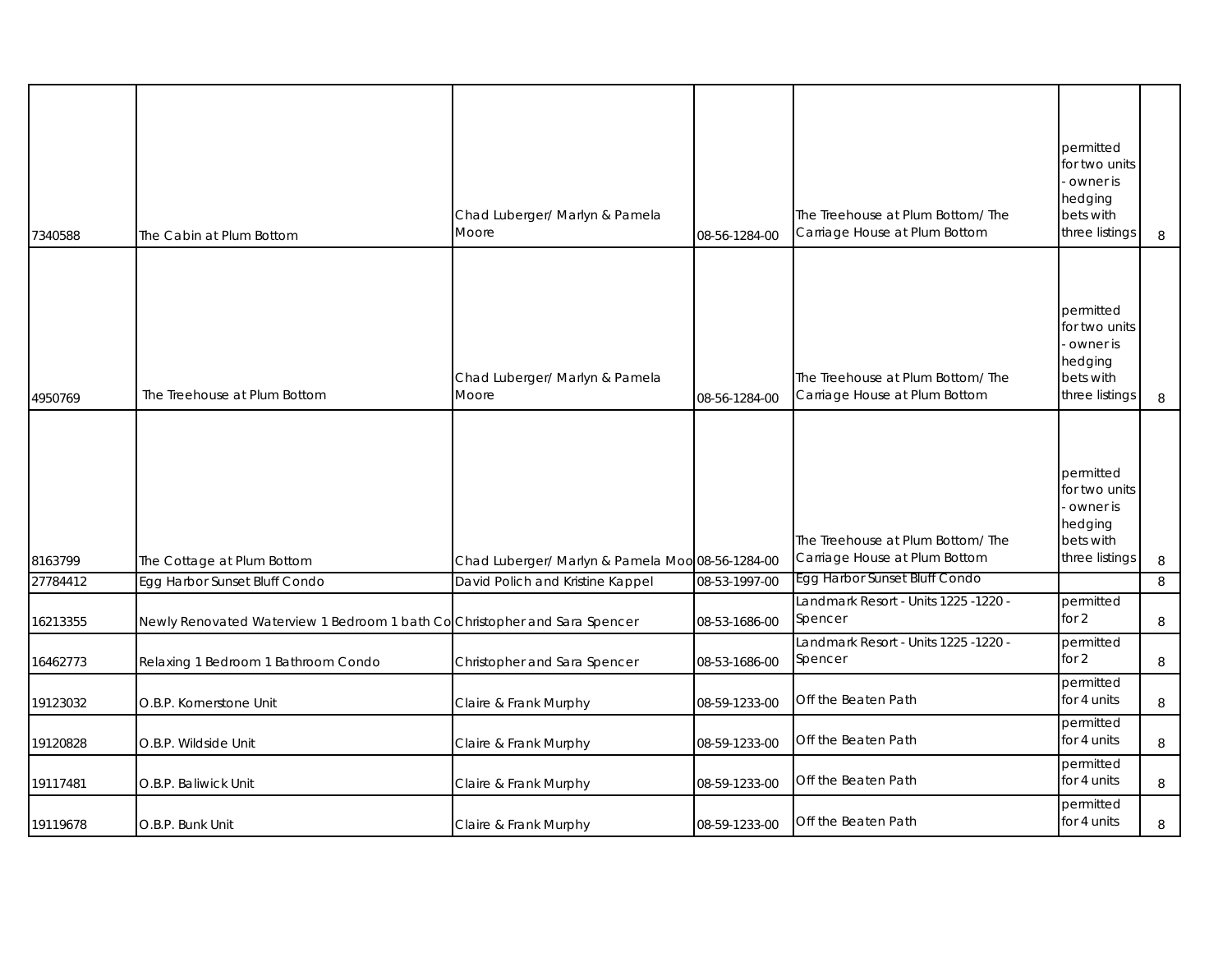|          |                                                                        |                                                     |               |                                           | permitted   |   |
|----------|------------------------------------------------------------------------|-----------------------------------------------------|---------------|-------------------------------------------|-------------|---|
| 24130622 | The Lodge                                                              | Dale La Violette                                    | 08-55-0133-00 | Cottage Retreat                           | for 6       | 8 |
| 22164013 | <b>Sunset Sanctuary</b>                                                | Daniel & Wanda Kupsco                               | 08-56-1566-06 | <b>Sunset Sanctuary</b>                   | <b>DCPM</b> | 8 |
| 23543379 | Clean Cozy Landmark Condo--Book Now                                    | David Buker                                         | 08-53-1848-00 | Landmark Buker                            |             | 8 |
| 22339046 | Ohlson Chateau                                                         | David Ohlson - Charles Chilcote                     | 08-56-0729-06 | <b>Ohlson Chateau</b>                     | <b>DCPM</b> | 8 |
|          | <b>Bluff Cottage Sunsets NEW CONSTRUCTION Egg</b>                      |                                                     |               |                                           | permitted   |   |
| 24133770 | Harbor                                                                 | Gail Bergman                                        | 08-56-1874-00 | <b>Bluff Cottage</b>                      | for 4 units | 8 |
|          |                                                                        |                                                     |               | Landmark Resort - Bay View Bungalow       |             |   |
| 27426270 | Bay View at the Landmark Resort                                        | Dean Hellwig                                        | 08-53-1984-00 | Hellwig                                   |             | 8 |
|          | Big discount on Landmark Resort rates on 1BR                           |                                                     |               |                                           | permitted   |   |
| 22011733 | condo                                                                  | Jewelette Neary                                     | 08-53-1817-00 | Landmark Resort- Neary                    | for $2$     | 8 |
|          | Big discount off Landmark Rates on beautiful                           |                                                     |               |                                           | permitted   |   |
| 21595419 | condo                                                                  | Jewelette Neary                                     | 08-53-1817-00 | Landmark Resort- Neary                    | for $2$     | 8 |
|          |                                                                        |                                                     |               | Landmark Resort- Beautiful Water View     |             |   |
| 1595111  | Beautiful Waterview Condo                                              | Kathlyn Geracie                                     | 08-53-1689-00 | Condo                                     |             | 8 |
| 20123459 | NEW! 2BR Egg Harbor House on 2 Acres!                                  | Kerri Zergoski                                      | 08-56-1768-00 | Lodge 42                                  |             | 8 |
| 3238045  | Quaint Door County Haven                                               | Mark Lorenzo                                        | 08-53-1832-00 | Landmark Resort Lorenzo                   |             | 8 |
| 6677520  | Sunset Bluff Getaway in Egg Harbor                                     | Michael & Christina Hauge                           | 08-53-0384-00 | Sunset Bluff Condo - Unit 2- Hauge        |             | 8 |
| 7989119  | <b>Breathtaking Water View Condo</b>                                   | Michael and Leigh Dicks                             | 08-53-1554-00 | Landmark Resort - Dicks Rental            |             | 8 |
| 24351064 | Nautical Theme 1 Bed 1 Bath Condo w/ Waterview                         | Michael White                                       | 08-53-1834-07 | Landmark Resort White                     |             | 8 |
| 16987204 | Relaxing Nostalgic Log Home "Green Apple Lodge"                        | Patricia Culliton                                   | 08-56-1715-00 | Green Apple Lodge                         |             | 8 |
| 17748137 | Egg Harbor Cottage on the Waters of Green Bay                          | Patti Jo Hedeen                                     | 08-55-0302-00 | Sunset on Bay Shore                       |             | 8 |
| 13606442 | Cozy Farmhouse Studio                                                  | Renee Schwaller and Steve Beaudot                   | 08-56-1649-00 | Farmhouse Studio                          |             | 8 |
| 22163874 | Fox Den                                                                | Robert J & Michele M Fox                            | 08-56-0823-06 | Fox Den                                   | <b>DCPM</b> | 8 |
|          |                                                                        |                                                     |               | Landmark Resort - Our Piece of the Door - |             |   |
| 13479701 | Our Piece of the Door                                                  | Roby Onan                                           | 08-53-1652-00 | Onan #3224                                |             | 8 |
| 22164041 | Whitestone at the Water                                                | Sara Steinhardt & Jon Chapman                       | 08-56-1316-06 | Whitestone at the Water                   | <b>DCPM</b> | 8 |
|          |                                                                        |                                                     |               |                                           |             |   |
| 28553484 | <b>Bayview Escape</b>                                                  | Lorie Scarborough - Swanky Properties 08-53-2007-00 |               | Landmark Resort - Zanky Properties LLC    |             | 8 |
|          |                                                                        |                                                     |               |                                           | permitted   |   |
| 19190730 | <b>Anchors Aweigh</b>                                                  | Scott & Wendy Schultz                               | 08-53-1626-00 | Landmark Resort - Schultz                 | for $2$     | 8 |
|          |                                                                        |                                                     |               |                                           | permitted   |   |
| 12896781 | Renovated! 2 Bedroom/1 ba Family Friendly Resort Scott & Wendy Schultz |                                                     | 08-53-1626-00 | Landmark Resort - Schultz                 | for 2       | 8 |
| 26397865 | 2 Bedroom, 1 Bath Condo overlooking lake                               | Jon Pesek                                           | 08-56-1856-00 | Ladnmark Resort Pesekq                    |             | 8 |
|          |                                                                        |                                                     |               |                                           |             |   |
| 27162097 | Latitude Adjustment                                                    | Good Faith Financial                                | 08-53-1970-07 | Landmark Resort Good Faith Financial      |             | 8 |
|          |                                                                        |                                                     |               |                                           | Dreamland   |   |
| 19667912 | Ski Shore Retreat                                                      | Susan Kwaterski                                     | 08-56-0806-13 | Ski Shore Retreat                         | Agent       | 8 |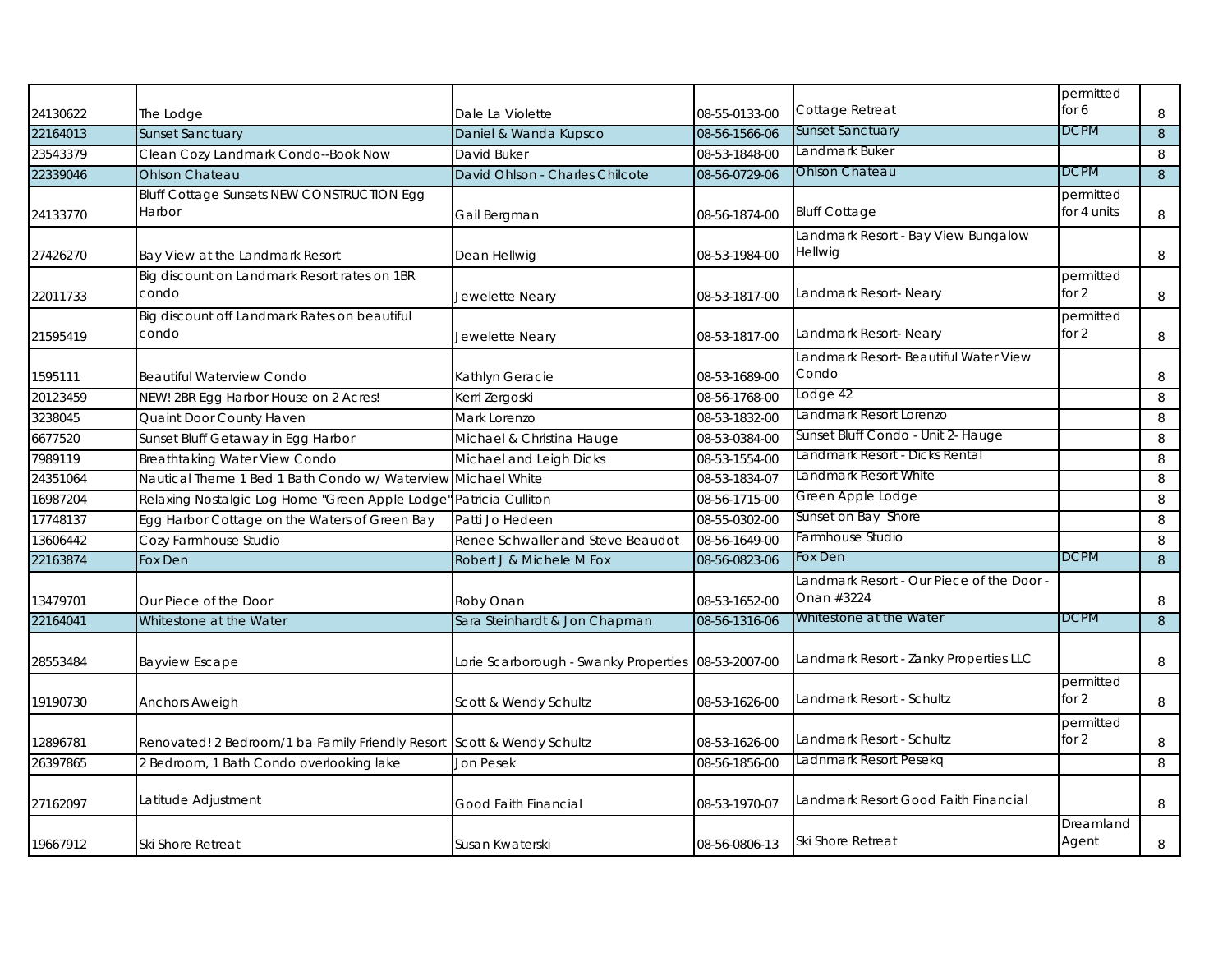|          |                                                                         |                                                    |               | Landmark Resort Unit 2317 - Leaf House      |                      |                |
|----------|-------------------------------------------------------------------------|----------------------------------------------------|---------------|---------------------------------------------|----------------------|----------------|
| 16751564 | Leaf House Door County                                                  | Sean and Cami Wright                               | 08-53-1699-00 | Door County                                 |                      | 8              |
| 25729564 | Pebble Beach House                                                      | Edgar and Nancy Muenzer TRUST - Victo08-56-1962-00 |               | Pebble Beach House                          |                      | 8              |
| 28431338 | The Cabin at Shady Grove                                                | Maureen Gribble                                    | 08-56-1925-00 | Shady Grove Gribble                         |                      | 8              |
| 17527605 | 2 Bed 2 Bath Condo w/ Pool Access                                       | Will Pflum                                         | 08-53-1684-00 | Landmark Resort Pflum                       |                      | 8              |
|          |                                                                         |                                                    |               |                                             |                      |                |
| 16911381 | Village Cottage- close to shops, dining, & water                        | A Village Cottage LLC                              | 09-55-0735-00 | A Village Cottage LLC                       | permitted<br>for 2   | $\,9$          |
| 16542621 | Village Cottage - walkable to waterfront and town A Village Cottage LLC |                                                    | 09-55-0735-00 | A Village Cottage LLC                       | permitted<br>for $2$ | 9              |
| 27956173 | Door County Renovated Cottage in woods Near<br>Beach                    | Shawn and Sonny Hennessy                           | 09-56-2010-00 | Cottage - Hennessy                          |                      | $\,9$          |
| 22164009 | Sounds of the Bay                                                       | <b>Brian Fecteau</b>                               | 09-56-1725-06 | Sounds of the Bay                           | <b>DCPM</b>          | $\overline{9}$ |
| 17121280 | Awesome Sunset Condo                                                    | Christine Crowley                                  | 09-53-0549-00 | Awesome Sunset Condo - Ridgewood<br>Condo 5 |                      | $\,9$          |
| 19113075 | Awesome Sunset Condo TOO                                                | Claire & Frank Murphy                              | 09-53-1445-00 | Awesome Sunset Condo TOO                    |                      | 9              |
| 13812976 | Egg Harbor Bluffwood House                                              | Claire & Frank Murphy                              | 09-56-1232-00 | <b>Blluffwood House</b>                     |                      | 9              |
| 22163979 | On the Water Escape                                                     | Jan & Craig Bilgen                                 | 09-55-0817-06 | On the Water Escape                         | <b>DCPM</b>          | $\overline{9}$ |
| 22846687 | <b>Bay Tree Loft</b>                                                    | <b>Jill Sommers</b>                                | 09-56-1839-00 | <b>Bay Tree Loft</b>                        |                      | 9              |
| 23769295 | Church Street House                                                     | Kaaren Northrup - SWNKCN LLC                       | 09-56-1881-16 | Church Street House                         |                      | 9              |
| 13589290 | Egg Harbor Log Cabin                                                    | Karen Berndt                                       | 09-56-1646-00 | Egg Harbor Log Cabin                        |                      | 9              |
| 15922477 | Treehouse Appartment                                                    | Kathy Navis                                        | 09-53-1576-00 | <b>Sunset View Apartment</b>                | permitted<br>for 4   | 9              |
| 9602336  | Downstown Sunset View Apartment                                         | Kathy Navis                                        | 09-53-1576-00 | <b>Sunset View Apartment</b>                | permitted<br>for $4$ | 9              |
| 20770425 | Green Door Inn Unit #5                                                  | Kathy Navis                                        | 09-53-1576-01 | <b>Sunset View Apartment</b>                | permitted<br>for $4$ | 9              |
| 20771252 | Green Door Inn Unit #6                                                  | Kathy Navis                                        | 09-53-1576-02 | <b>Sunset View Apartment</b>                | permitted<br>for 4   | 9              |
| 20975595 | Point Beach House ~ Waterfront, 4 bedrooms                              | Mary Zeller                                        | 09-56-1882-00 | Point Beach Home                            |                      | 9              |
| 23697711 | Scenic Home in Egg Harbor                                               | <b>Massoud Maleki</b>                              | 09-56-1086-06 | Scenic Home in Egg Harbor                   | <b>DCPM</b>          | 9              |
| 11512240 | Gorgeous View ~ Walk to Town                                            | Melanie and Richard Parsons                        | 09-53-1609-00 | Ridgewood Bluff Condo - Parson              |                      | 9              |
| 22339056 | White Cliff Cottage                                                     | Michael & Dawn McCole                              | 09-56-0894-06 | White Cliff Cottage                         | <b>DCPM</b>          | $\overline{9}$ |
| 25305032 | Meadow Ridge of Door County                                             | Nancy Droschlogan                                  | 09-59-1547-00 | Meadow Ridge Timeshare - Drolshagen         |                      | $\,9$          |
| 17097048 | Meadow Ridge Door County -                                              | Peri Jackson                                       | 09-59-1717-00 | Meadow Ridge Timeshare Jackson              |                      | 9              |
| 27284807 | <b>Meadow Ridge Resort with Aquatics Park</b>                           |                                                    |               |                                             |                      | 9 <sup>°</sup> |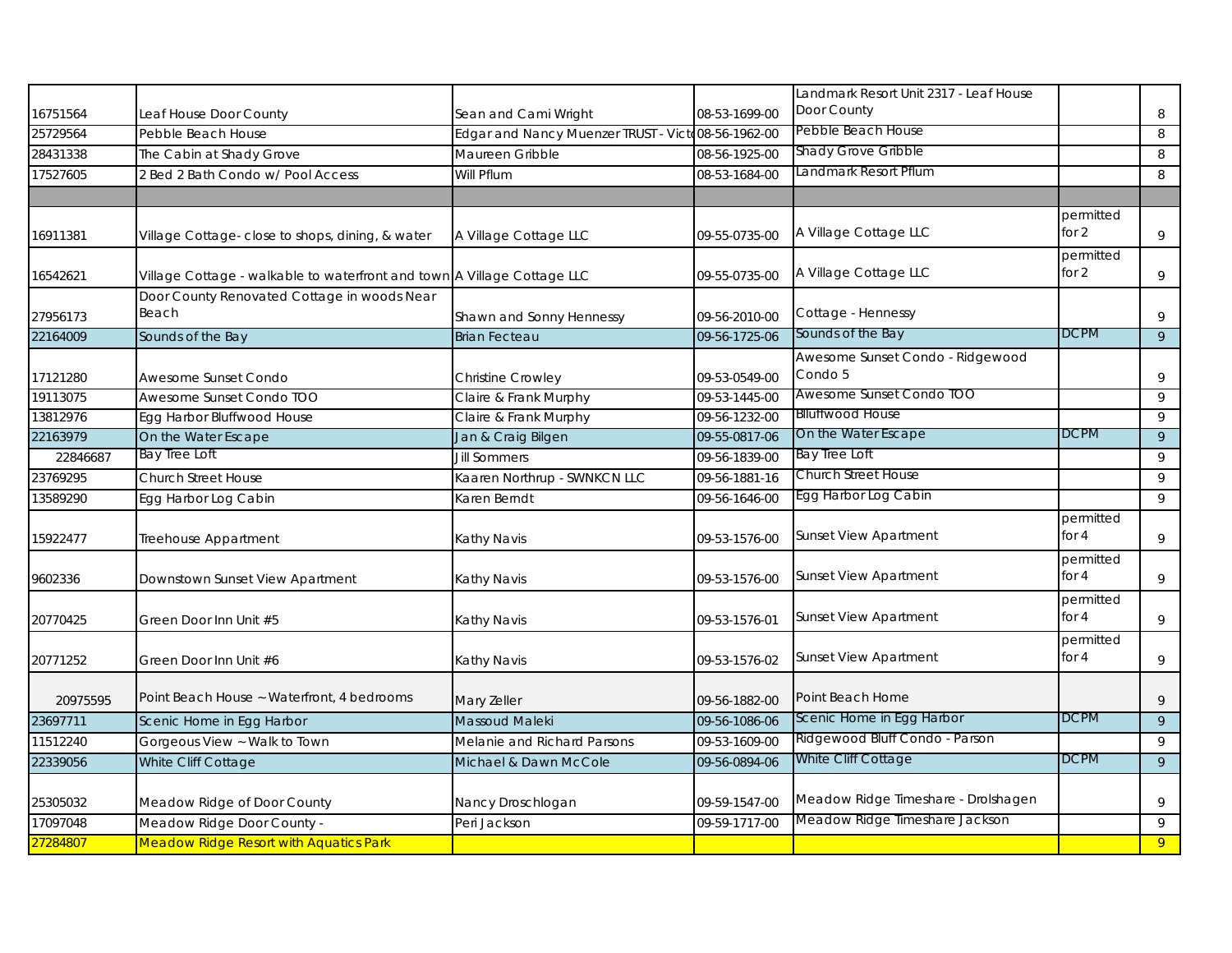| 25688306 | Modern, updated, Door County condo with pool!                     | Michael and Georgina Styke     | 09-53-1959-00 | Anchorage Condo - Style                 |                    | 9  |
|----------|-------------------------------------------------------------------|--------------------------------|---------------|-----------------------------------------|--------------------|----|
| 20360386 | Egg Harbor Hideaway                                               | RME Holdings - Robert Esposito | 09-56-1780-00 | Egg Harbor Hideaway                     | permitted<br>for 2 | 9  |
| 22446412 | Modern Craftsman Home in Egg Harbor                               | RME Holdings - Robert Esposito | 09-56-1780-00 | Egg Harbor Hideaway                     | permitted<br>for 2 | 9  |
| 525258   | Quiaint Cozy A-Frame in Door County                               | Tim & Kristin Mahoney          | 09-56-1308-00 | Quaint Cozy A-Frame                     |                    | 9  |
|          |                                                                   |                                |               |                                         |                    |    |
| 26845261 | NEW! Cozy Ephraim 'Cedar Cottage' w/Private<br>Deck!              | Deborah Eckert                 | 11-55-0680-00 | Park Place Cottages                     | permitted<br>for 5 | 11 |
| 26845402 | NEW! Updated Ephraim 'Pine Cottage' w/ Deck!                      | Deborah Eckert                 | 11-55-0680-00 | Park Place Cottages                     | permitted<br>for 5 | 11 |
| 26845264 | NEW 'The Carriage House' Walk to Peninsula St Park Deborah Eckert |                                | 11-55-0680-00 | Park Place Cottages                     | permitted<br>for 5 | 11 |
| 26845266 | NEW! 'Butternut Cottage' in Central Door County!                  | Deborah Eckert                 | 11-55-0680-00 | Park Place Cottages                     | permitted<br>for 5 | 11 |
| 26845401 | NEW! 'Cherry Cottage' near Peninsula State Park!                  | Deborah Eckert                 | 11-55-0680-00 | Park Place Cottages                     | permitted<br>for 5 | 11 |
| 24993392 | Remodeled Ephraim cottage 500' from the water!                    | 3039 Cedar Street LLC          | 11-56-1763-02 | Ephraim Cottage - 3039 Cedar Street LLC |                    | 11 |
| 22163819 | <b>BD Thorp House</b>                                             | <b>BD Thorp</b>                | 11-56-0809-06 | Thorpe House, The                       | <b>DCPM</b>        | 11 |
| 24052610 | Natures Window                                                    | <b>Bill Anderson</b>           | 11-56-1958-00 | Natures Window                          |                    | 11 |
| 26020658 | Deer Path Cottage                                                 | James Shatto                   | 11-56-1342-02 | Deer Path Cottage                       | Lundquist          | 11 |
| 20916442 | NEW! 3BR Ephraim House w/ Harbor Views!                           | Carol S Corbett                | 11-56-1806-00 | Harbor View Ephraim - Corbett           |                    | 11 |
| 22164019 | The Beach                                                         | Chris & Kirsten Bungener       | 11-56-0954-06 | The Beach                               | <b>DCPM</b>        | 11 |
| 13549163 | Rustic Elegance                                                   | Daniel & Laurel Simons         | 11-56-1656-00 | Elegant Home in Ephraim                 |                    | 11 |
| 13769377 | <b>Hollis House</b>                                               | Daniel & Lori Schwefel         | 11-56-1659-00 | <b>Hollis House</b>                     |                    | 11 |
| 22163944 | Kulma Cottages 3                                                  | Gregg & Janice Kulma           | 11-55-0279-06 | Kulma Cottages                          | <b>DCPM</b>        | 11 |
| 22163929 | Kulma Cottages 1                                                  | Gregg & Janice Kulma           | 11-55-0279-06 | Kulma Cottages                          | <b>DCPM</b>        | 11 |
| 22163935 | Kulma Cottages 2                                                  | Gregg & Janice Kulma           | 11-55-0279-06 | Kulma Cottages                          | <b>DCPM</b>        | 11 |
| 22163987 | Park's Edge Lakeshore Home                                        | Jacob and Greta Odders         | 11-56-1818-06 | Parks Edge Lakeshore Beach House        | <b>DCPM</b>        | 11 |
| 24734764 | Pine Grove Family Suite                                           | Prime Sites of Door County LLC | 11-51-0059-00 | Pine Grove Resort                       |                    | 11 |
| 28719025 | NEW! Ephraim Cottage w/Green Bay View - Near BeTony Schmeltz      |                                | 11-56-1718-00 | Blue Shutter & Mooring Cottage          | permitted<br>for 2 | 11 |
| 28719023 | NEW! Lakefront Ephraim Cottage - Walk to Beach!                   | <b>Tony Schmeltz</b>           | 11-56-1718-00 | Blue Shutter & Mooring Cottage          | permitted<br>for 2 | 11 |
| 26892652 | Ephraim Home.                                                     | David Vartanian                | 11-56-1088-00 | Vartanian - 3235 Holand Rd              |                    | 11 |
| 27084618 | Eagle Harbor Cottage Loft                                         | Meredith (Dee) Brestin         | 11-56-1988-00 | Eagle Harbor Cottage Loft               |                    | 11 |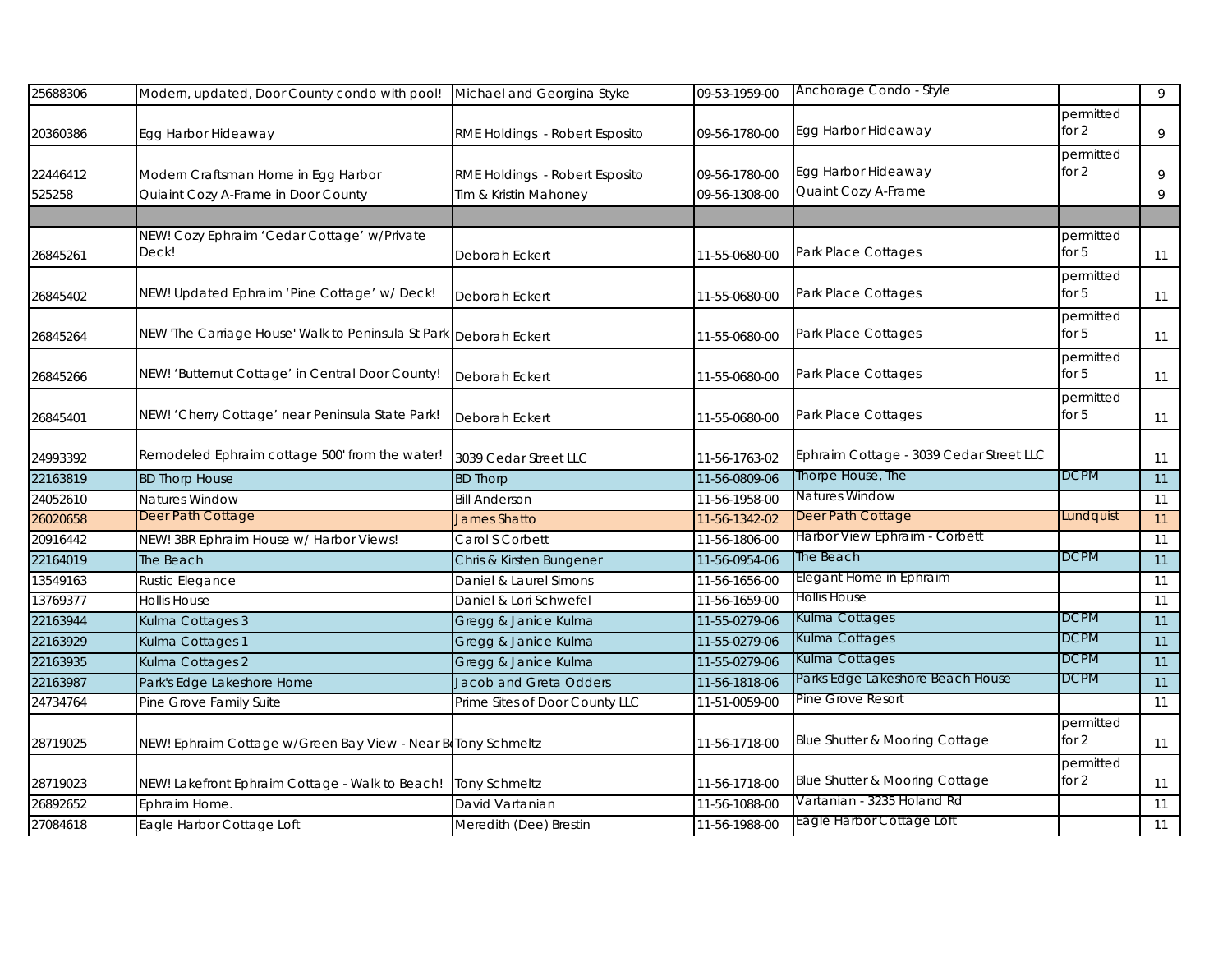| 7746988  | #1 Peninsula Park and Island View                     | James Lindbloom                  | 11-56-1558-00 | Peninsula Park and Island View                             | permitted<br>for $2$  | 11 |
|----------|-------------------------------------------------------|----------------------------------|---------------|------------------------------------------------------------|-----------------------|----|
| 7833318  | #2 Peninsula Park and Island View                     | James Lindbloom                  | 11-56-1558-00 | Peninsula Park and Island View                             | permitted<br>for $2$  | 11 |
| 22750642 | Bright Modern Guest Room in a Perfect Location        | Laurel Ciohon                    | 11-56-1853-00 | Ephraim Modern Guesthouse - Ciohon                         |                       | 11 |
| 22163826 | Cedar Barn                                            | Jennifer & Bjorn Larson          | 11-56-1635-06 | Cedar Barn Rental                                          | <b>DCPM</b>           | 11 |
| 2233731  | Cedar Glen                                            | John & Rachel Rothschild         | 11-55-0758-06 | Cedar Glen                                                 | <b>DCPM</b>           | 11 |
| 22339193 | Coral Hill Cottage                                    | Leslee and Morrie Goldman        | 11-56-1258-06 | Coral Hill Cottage                                         | <b>DCPM</b>           | 11 |
| 22337321 | Hilltop Haven                                         | <b>Nick Hilmer</b>               | 11-56-1336-06 | <b>Hilltop Haven</b>                                       | <b>DCPM</b>           | 11 |
| 22163846 | <b>Bayview Cottage</b>                                | Parks Edge Lakeshore LLC         | 11-55-0411-06 | Parks Edge Cottages                                        | <b>DCPM</b>           | 11 |
| 22163964 | Moravia Bluff Nest                                    | Phil & Alison Tatlow             | 11-56-1568-06 | Moravia Bluff Nest                                         | <b>DCPM</b>           | 11 |
| 23698434 | <b>Ephraim Boat House</b>                             | <b>Robert and Nicole Collins</b> | 11-56-1708-06 | <b>Ephraim Boat House</b>                                  | <b>DCPM</b>           | 11 |
| 22163862 | Cottage on Townline                                   | <b>Roy Elquist</b>               | 11-56-1069-06 | Townline                                                   | <b>DCPM</b>           | 11 |
| 22163884 | <b>Harbor House</b>                                   | <b>Windsor McCutcheon</b>        | 11-56-1724-06 | Harbor House on North Shore                                | <b>DCPM</b>           | 11 |
|          |                                                       |                                  |               |                                                            |                       |    |
| 22163831 | Cottage Row on the Rocks                              | Apfelbach Family Trust, LLC      | 12-56-1494-06 | Cottage Row on the Rocks                                   | <b>DCPM</b>           | 12 |
| 29003329 | Countryside Cottage/Duplex- Unit 8                    | Sandra Solomon                   | 12-50-1042-00 | Motel                                                      | for 40                | 12 |
|          | NEW! Custom 3BR Home 3 Min from Fish Creek            |                                  |               |                                                            |                       |    |
| 23254660 | Harbor                                                | <b>Beth Ciesar</b>               | 12-56-1858-00 | <b>Bluff Barn</b>                                          |                       | 12 |
| 22163840 | A Rileys Retreat                                      | Bryan and Tracy Bigari           | 12-56-1482-06 | A Rileys Retreat                                           | <b>DCPM</b>           | 12 |
| 26845405 | NEW Family-Friendly Fish Creek 'Cape House'<br>w/Yard | Deborah, Carl & Joan Eckert      | 12-56-0679-00 | Eckert Vacation Home - Cape Cod House<br><b>Fish Creek</b> |                       | 12 |
| 24376818 | NEW! 'Cliff Cottage' Door County Home-Walk to<br>Bay! | Cottage Row LLC - Karen Ciesar   | 12-53-1262-00 | Cliff Cottage                                              |                       | 12 |
| 28693376 | Garden House                                          | Marise Redman                    | 12-50-0287-00 | Settlement Courtyard Inn                                   |                       | 12 |
| 23583416 | Fish Creek Retreat                                    | Don Rubin                        | 12-56-0645-00 | Fish Creek Retreat                                         |                       | 12 |
| 29654419 | Condo in Fish Creek by Peninsula State Park (A7)      | Evergreen Hill Condo Owners Assn | 12-53-0357-00 | Evergreen Hill                                             | permitted<br>for 15   | 12 |
| 29513817 | Evergreen Hill Condo A2 - By Peninsula State Park     | Evergreen Hill Condo Owners Assn | 12-53-0357-00 | Evergreen Hill                                             | permitted<br>for $15$ | 12 |
| 29513197 | Evergreen Hill Condo A4 - by Peninsula State Park     | Evergreen Hill Condo Owners Assn | 12-53-0357-00 | Evergreen Hill                                             | permitted<br>for $15$ | 12 |
| 29002621 | <b>Evergreen Hill Condo - B2</b>                      | Evergreen Hill Condo Owners Assn | 12-53-0357-00 | <b>Evergreen Hill</b>                                      | for 15                | 12 |
| 29001809 | Evergreen Hill Condo A1                               | Evergreen Hill Condo Owners Assn | 12-53-0357-00 | Evergreen Hill                                             | permitted<br>for $15$ | 12 |
| 29654280 | Evergreen Hill Condo-A5                               | Evergreen Hill Condo Owners Assn | 12-53-0357-00 | Evergreen Hill                                             | permitted<br>for $15$ | 12 |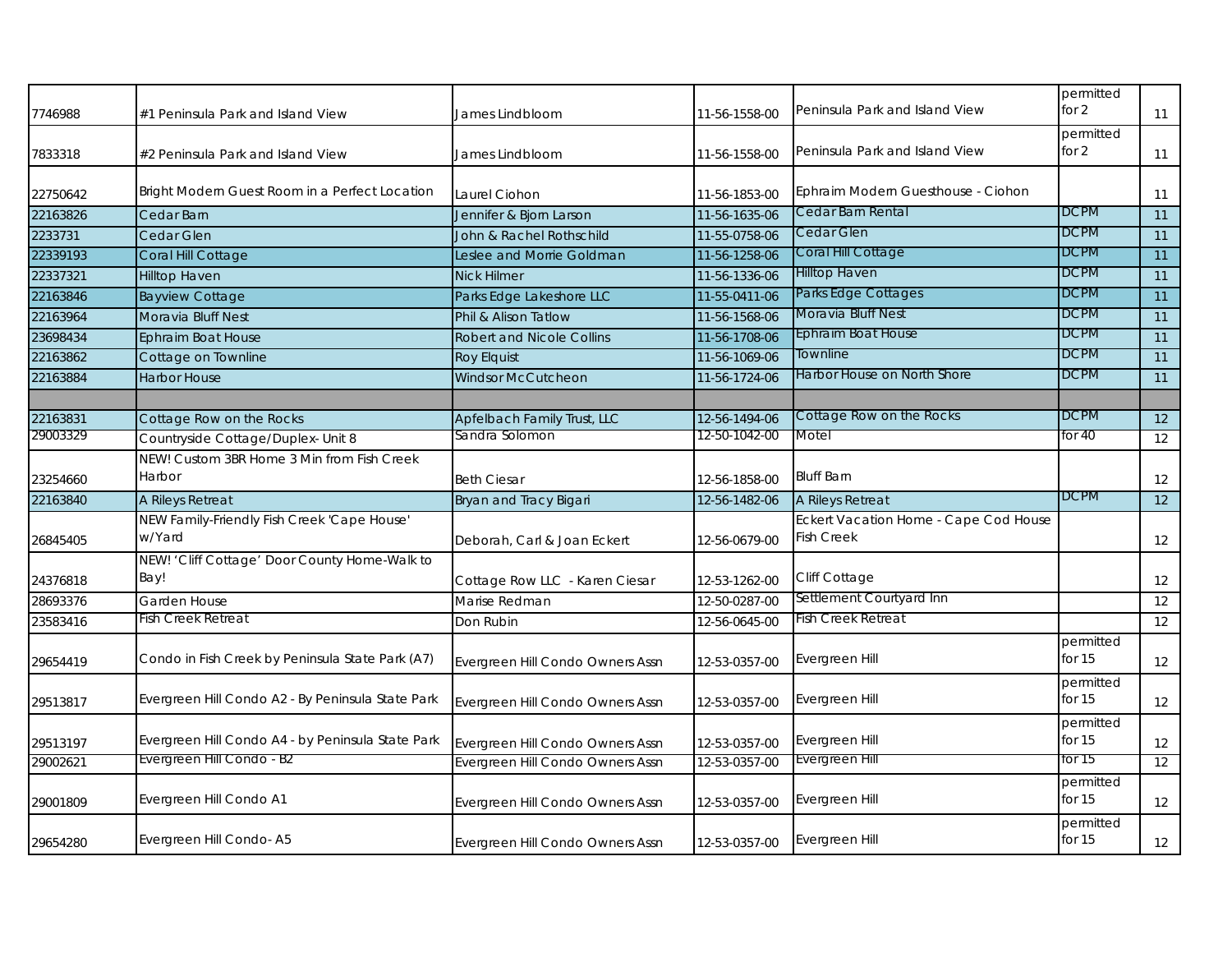| 29654419 | Condo in Fish Creek by Peninsula State Park (A7)                | Evergreen Hill Condo Owners Assn                   | 12-53-0357-00 | Evergreen Hill                           | permitted<br>for $15$ | 12 |
|----------|-----------------------------------------------------------------|----------------------------------------------------|---------------|------------------------------------------|-----------------------|----|
| 29513544 | Evergreen Hill Condo B7 - By Peninsula State Park               | Evergreen Hill Condo Owners Assn                   | 12-53-0357-00 | Evergreen Hill                           | permitted<br>for $15$ |    |
| 28127081 | Maple Grove Landing (Brand New Rental)                          | <b>Rick and Rachel Chomeau</b>                     | 12-56-2003-00 | Maple Grove Landing Chomeau              |                       | 12 |
| 10015145 | Lawler Guest House                                              | Greg and Dan Lawler                                | 12-56-1573-00 | Lawler Guest House                       |                       | 12 |
| 13496429 | Cedarwood Vacation Home                                         | Jay and Carla Marr                                 | 12-55-0778-00 | Cedarwood Marr                           |                       | 12 |
| 5123586  | Relax & Refocus at Hesed House                                  | Jerry & Jane Noskowiak                             | 12-56-1446-00 | <b>Hesed House</b>                       |                       | 12 |
| 20308419 | Luxury tri-Level Condo Downtown Fish Creek                      | Jonathan Glapa                                     | 12-53-1791-00 | Luxury Tri-Level Fish Creek - Glapa      |                       | 12 |
| 15634038 | Brookpoint Condo 2 BR, 2 BA                                     | Karen Berndt                                       | 12-53-1681-00 | Brook Point Condo #5- Berndt             |                       | 12 |
| 28431338 | Maple Grove Cottage                                             | Maple Grove Cottage LLC                            | 12-56-1330-00 | Maple Grove Cottage                      |                       | 12 |
| 21125448 | Peaceful getaway in Fish Creek                                  | Mary Gunderson                                     | 12-53-1423-00 | Northhaven Gunderson                     |                       | 12 |
| 5278540  | Irish Hospitality in Fish Creek WI                              | Megan O'Meara                                      | 12-54-0685-00 | O'Meara's Cottage Loft                   |                       | 12 |
| 1894636  | Cedar Creek Lodge II                                            | Michael Servais                                    | 12-56-1357-00 | Cedar Creek Lodge #2                     |                       | 12 |
| 22163833 | Eagle Harbor View                                               | Nancy Claypool                                     | 12-56-1570-06 | Eagle Harbor View                        | <b>DCPM</b>           | 12 |
| 26149128 | <b>Button Marsh Farm</b>                                        | <b>David Harris</b>                                | 12-56-1919-06 | <b>Button Marsh Farm</b>                 | <b>DCPM</b>           | 12 |
| 24189891 | The Creekside Cottage on Fish Creek                             | Patricia Culliton                                  | 12-53-1890-00 | Creekside Cottage                        |                       | 12 |
| 22163877 | <b>Gibraltar House</b>                                          | Paul & Amy Devine                                  | 12-56-1439-06 | Gibraltar House                          | <b>DCPM</b>           | 12 |
| 12964179 | Fish Creek, WI: Sweet log cabin & meditation paths              | Robin Bienemann                                    | 12-56-1665-00 | Sweet Log Cabin Bienneman                |                       | 12 |
| 26007168 | Evergreen                                                       | Carol Vande Walle                                  | 12-50-0387-00 | Peninsula Park View                      |                       | 12 |
| 22015884 | Julies Park Café Suite                                          | Sandra Salomon                                     | 12-50-1042-00 | Julies Park Café and Motel               |                       | 12 |
| 23398401 | A Retreat Art Gallery Stay in Door County                       | Wendy Carpenter                                    | 12-56-1975-00 |                                          |                       | 12 |
| 23629319 | <b>Fish Creek Retreat</b>                                       |                                                    |               | 30+ days only                            |                       | 12 |
| 7213011  | <b>Tuckers Retreat</b>                                          |                                                    |               | $30+$ days only                          |                       | 12 |
| 26989763 | <b>Homestead Park House</b>                                     | <b>PDW Rentals LLC</b>                             | 12-56-1801-00 | Park House                               |                       | 12 |
| 22268447 | Downtown Fish Creek with a View                                 | <b>Stacey Berndt</b>                               | 12-53-1855-00 | Downtown Fish Creek with a View - Berndt |                       | 12 |
| 18941540 | Ellmann House                                                   | Steve Ellmann                                      | 12-56-0369-00 | Ellman House                             |                       | 12 |
| 24854290 | Newly Furnished Home Close to Everything, 5 Acres Chris Warecki |                                                    | 12-56-1887-00 | <b>Highland House</b>                    |                       | 12 |
| 1649733  | COZY DC HOME RETREAT IN FISH CREEK, WI                          | Steven Pachonphai                                  | 12-56-1692-00 | DC HOME Pachonphai                       |                       | 12 |
| 22339034 | Log Retreat at Fish Creek                                       | <b>William Anderson</b>                            | 12-56-1225-06 | Log Retreat at Fish Creek                | <b>DCPM</b>           | 12 |
| 23008138 | <b>Fish Creek Country Resort - I Bedroom Suites</b>             |                                                    |               |                                          | <u>Wholesaler</u>     | 12 |
| 23709001 | <b>Get Away at Fish Creek</b>                                   |                                                    |               |                                          | <b>Wholesaler</b>     | 12 |
| 23233934 | The House on High Rock Creek                                    | Karen L Wagner Trust & Andrew J Lang 12-56-1938-00 |               | House on High Rock Creek                 |                       | 12 |
|          |                                                                 |                                                    |               |                                          |                       |    |
| 26231098 | Forest hideaway Home                                            | <b>Ransom Flanders</b>                             | 14-56-1961-00 | Forestville Hideaway Home                |                       | 14 |
|          |                                                                 |                                                    |               |                                          |                       |    |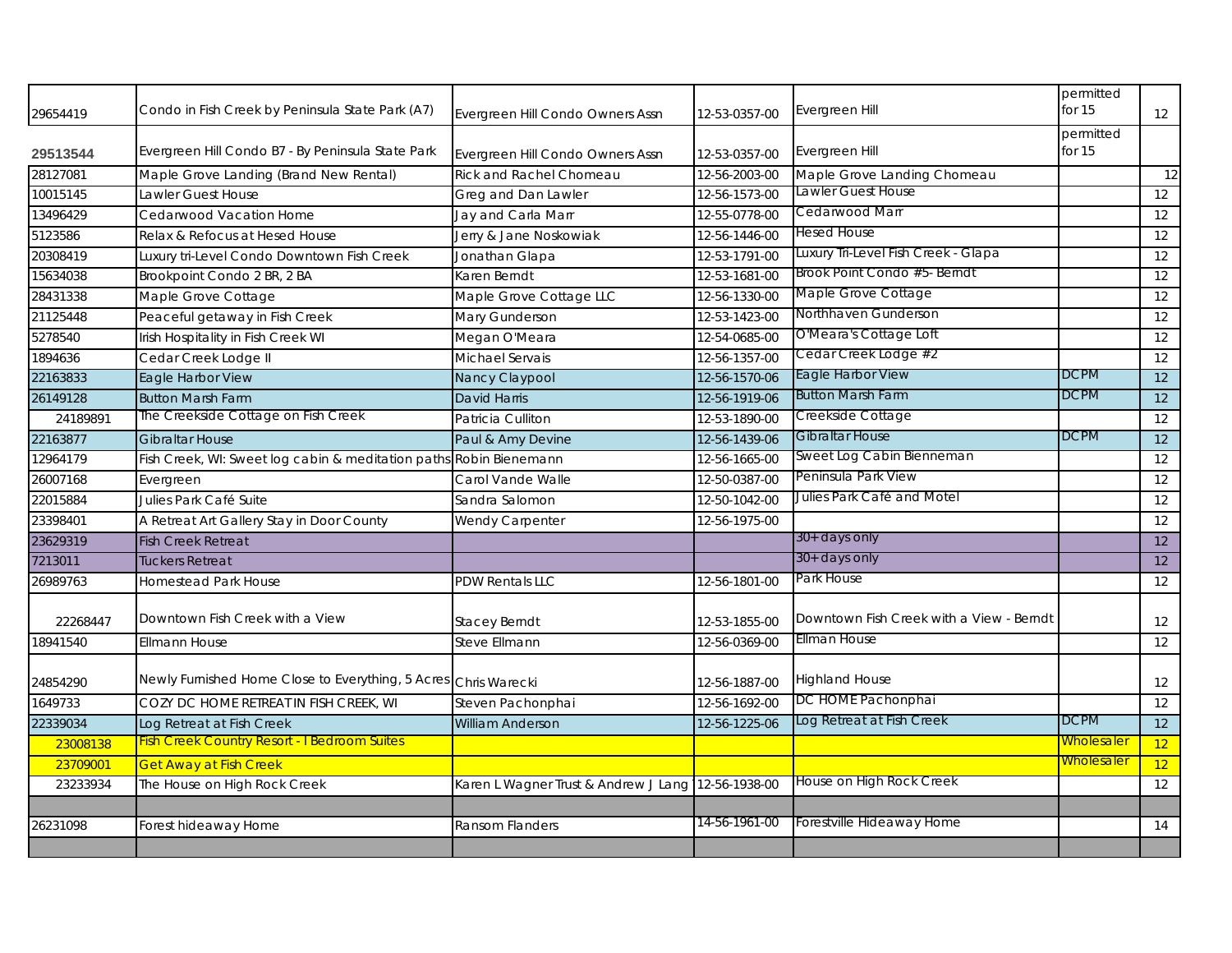| 22164036 | Vans Log Home                                                    | Robert & Marilyn Van Lieshout     | 15-56-0308-06 | Vans Log Home                               | <b>DCPM</b>          | 15              |
|----------|------------------------------------------------------------------|-----------------------------------|---------------|---------------------------------------------|----------------------|-----------------|
| 22163921 | Kangaroo South Shore                                             | Michael K & Mary Lou H Serchen    | 15-56-1157-06 | Kangaroo South Shore                        | DCPM                 | 15              |
| 23484321 | Jacksonport Wi Door Co on the Beach                              | Kris Zeile                        | 15-56-1263-00 | <b>Shoreline Ventures</b>                   |                      | 15              |
| 25830166 | The Cottage At Cave Point w/ Heated Pool                         | Michael and Amanda Warecki        | 15-56-1948-00 | Cottage at Cave Point                       |                      | 15              |
| 25284585 | Jacksonport Home                                                 | <b>Robert Geitner</b>             | 15-56-1944-00 | Jacksonport Home Geitner                    |                      | 15              |
|          |                                                                  |                                   |               | Beautiful Waterfront Cottage on Clark       |                      |                 |
| 27421061 | Beautiful Waterfront Cottage on Clark Lake                       | Kari and Scott Hunt               | 15-56-1998-00 | Lake                                        |                      | 15              |
| 25625710 | Beechwood Lodge                                                  | Jessica Porter                    | 15-56-1956-00 | Beechwood Lodge Porter                      |                      | 15              |
| 11659022 | Classic Farm House in Egg Harbor (upper unit)                    | <b>Tim Raduenz</b>                | 15-56-1601-00 | Raduenz 6551 CTH T                          |                      | 15              |
| 14400793 | Door County Lakeside Retreat                                     | Janet Slater                      | 15-56-1085-00 | Lakeside Paradise Slater                    |                      | 15              |
|          |                                                                  |                                   |               |                                             |                      |                 |
| 9953250  | Door County Country Home                                         | Terry Kinney                      | 27-55-0737-00 | Door County Country Home                    |                      | 27              |
|          |                                                                  |                                   |               | Nasewaupee Trail Log Home react             |                      |                 |
| 25447356 | Nasewaupee Trail Log Home                                        | Terry Kinney                      | 27-56-1841-00 | 5/29/18                                     |                      | 27              |
| 185416   | Door County Waterfront Cottage                                   | Lane Kendig and Elaine Carmichael | 27-56-1156-00 | Kendig Snake Island                         |                      | $\overline{27}$ |
| 22163859 | Cabots point                                                     | Cabot's Point Properties LLC      | 27-56-1729-06 | Cabots Point                                | <b>DCPM</b>          | 27              |
| 25189877 | Quiet Country Shed Surrounded by Nature's Beaut                  | Glen Vander Velden                | 27-56-1912-00 | Shed, The - Vander Velden                   |                      | 27              |
| 26157331 | English Bluebell Cottage                                         | Reginald Peter Jackson            | 27-56-1955-00 | English Blubell Cottage                     |                      | 27              |
| 24010019 | Door County Cabin next to working lighthouse                     | Bay Area Property Management LLC  | 27-56-1900-00 | Door County Cabin next to Lighthouse        |                      | 27              |
| 23881936 | Meredith House                                                   | Steven C Sullivan                 | 27-55-0471-00 | Meredith House                              |                      | 27              |
| 28741299 | The Bungalow at Potawatomi State Park                            | Andy Isaacson                     | 27-56-2011-00 | Bungalow at Potawatomi Park- Isaacson       |                      | 27              |
| 22983752 | Sunrise Cabin on Island                                          | Claire Miller & Justin Berken     | 27-56-1861-00 | Big Island                                  | permitted<br>for 2   | 27              |
| 22983092 | Sunset Cabin on Island                                           | Claire Miller & Justin Berken     | 27-56-1861-00 | Big Island                                  | permitted<br>for $2$ | 27              |
| 20512078 | Sunshine's Bayshore Vacation Cottage                             | vle Handeland                     | 27-56-1796-00 | Sunshine's Bayshore Vacation Cottage        |                      | 27              |
| 14142417 | Waterfront Cottage on Sturgeon Bay                               | ouise Knutter                     | 27-56-1680-00 | Waterfront Cottage - Knutter                |                      | 27              |
| 17346242 | Harbor Cottage Retreat                                           | Ray Ambrosius                     | 27-56-1723-00 | Harbor Cottage Retreat                      |                      | 27              |
|          |                                                                  |                                   |               |                                             |                      |                 |
| 6798124  | The Cabbage, a 1969 A frame                                      | Kimberly Hazen                    | 32-56-1496-00 | Hazen Cabbage                               |                      | 32              |
| 24230129 | Unique architect designed home on waterfront blut Kimberly Hazen |                                   | 32-56-1971-00 | Vinkelhus-Vest                              |                      | 32              |
| 17656861 | Schwandt Cottage                                                 | Georgina Schwandt                 | 32-55-0177-00 | Schwandt Cottage                            |                      | 32              |
| 23005364 | <b>Blackberry Acres</b>                                          | Chad Ewald                        | 32-56-1847-00 | <b>Blackberry Acres</b>                     |                      | 32              |
| 26019632 | Lime Kiln Cottage                                                | Carol B Sills                     | 32-56-1107-02 | Old Lime Kiln Cottage                       | Lundquist            | 32              |
|          |                                                                  |                                   |               |                                             | permitted            |                 |
| 26624616 | <b>Hideaway Condominiums</b>                                     | Bruce Peissig c/o Refik Ozbeck    | 32-53-1904-00 | Hideaway Condos, The                        | for $2$              | 32              |
| 27154178 | Never Want to Leave Cottage                                      | Herman and Camille Unger          | 32-56-1996-00 | Never Want to Leave Cottage                 |                      | 32              |
| 23052847 | Rothaus/Europe Lake                                              | Roman and Claudia Apuzzo          | 32-56-1849-00 | Europe Lake Cottage-Apuzzo -501 Europe Lake |                      | 32              |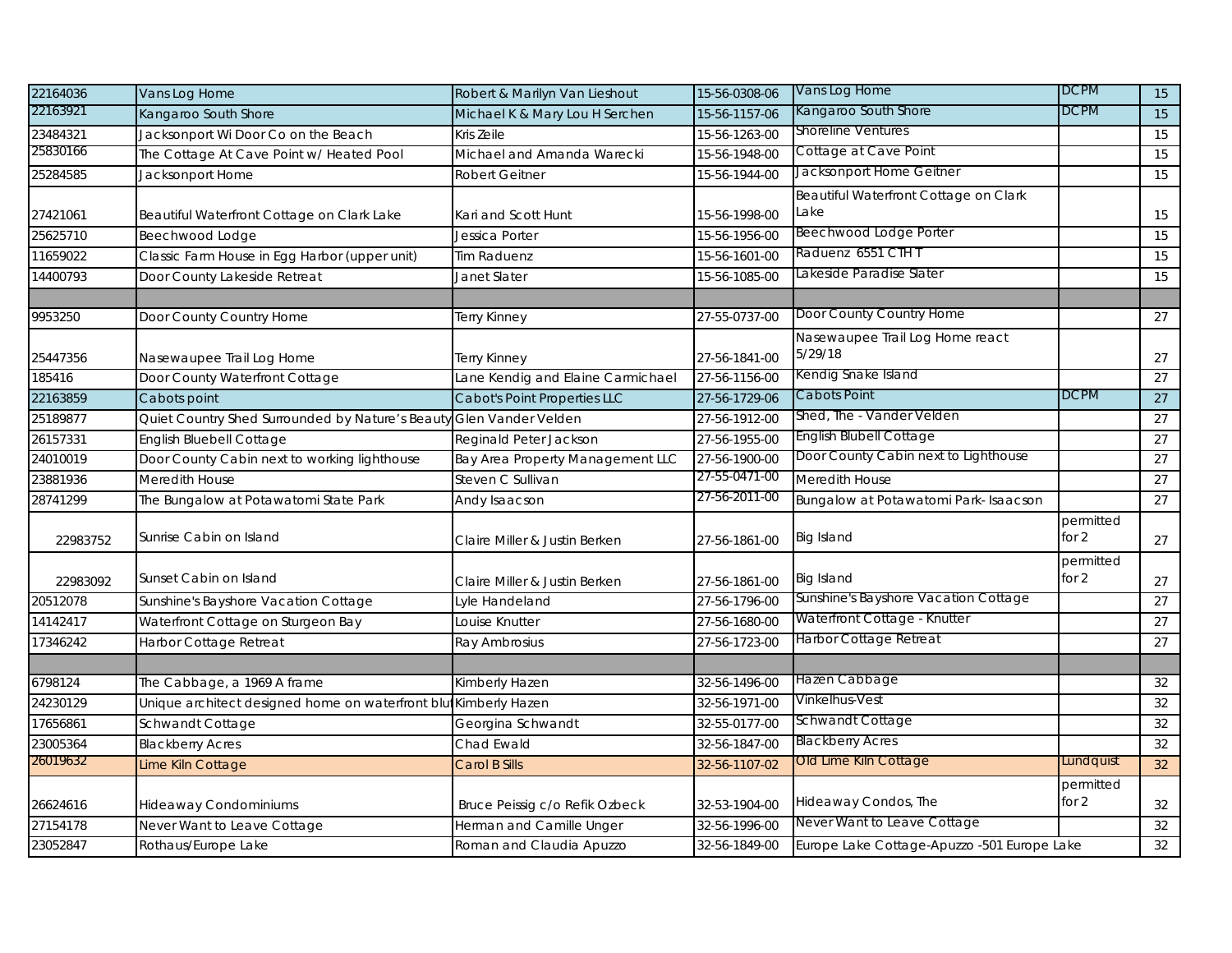| 18686076 | Get Ready to hear Welcome Home   | Charlene K Berg                                      | 32-56-1756-00 | Welcome Home- 12625 STH 42        |                                 | 32 |
|----------|----------------------------------|------------------------------------------------------|---------------|-----------------------------------|---------------------------------|----|
| 634251   | Door County Lakefront Cottage    | <b>Diane Christell</b>                               | 32-56-1250-00 | Door County Lakefront Cottage     |                                 | 32 |
| 9818691  | Charming 1880's Log Cabin        | Terry & Kermit Bott                                  | 32-55-0770-00 | Doc's Hideaway                    |                                 | 32 |
| 24307299 | Sister Bay Log Home with a View  | Van Moreau Properties LLC                            | 32-56-1932-00 | Sister Bay Log Home with a view   |                                 | 32 |
| 8346814  | Three Sister Meadow Private Room | Tim and Kathleen Kay                                 | 32-56-1523-00 | <b>Three Sisters Farm</b>         | permitted<br>for three<br>units | 32 |
| 8036265  | Three Sisters "Sweet" Retreat    | Tim and Kathleen Kay                                 | 32-56-1523-00 | <b>Three Sisters Farm</b>         | permitted<br>for three<br>units | 32 |
| 6795558  | Rustic Summer Sleeping House     | Tim and Kathleen Kay                                 | 32-56-1523-00 | <b>Three Sisters Farm</b>         | permnitted<br>for $3$           | 32 |
| 23682161 | Lakeview Lodge                   | Lee Hildebrand - Lakeview Lodge LLC                  | 32-56-1804-06 | Lakeview Lodge                    | <b>DCPM</b>                     | 32 |
| 22163924 | Krause Cottage                   | Douglas & Ellen Krause                               | 32-56-1466-06 | Krause Cottage                    | <b>DCPM</b>                     | 32 |
| 22163958 | Le Jardin                        | Marianne Roppuld                                     | 32-56-1705-06 | Le Jardin                         | <b>DCPM</b>                     | 32 |
| 22339050 | Shadow Lawn                      | <b>John Peterson</b>                                 | 32-56-0190-06 | Shadown Lawn                      | <b>DCPM</b>                     | 32 |
| 22164049 | <b>Windmill Place</b>            | Michael & Vicki Bowers                               | 32-56-1134-06 | Windmill - 10104 Town Line Dr     | <b>DCPM</b>                     | 32 |
| 22337471 | Cappy Cottage                    | <b>Hakes Family Trust</b>                            | 32-56-1132-06 | Cappy Cottage                     | <b>DCPM</b>                     | 32 |
| 22163913 | Hoffman's Up North               | Hoffman's Up North LLC - Matthel Hoffm 32-56-1463-06 |               | Hoffman's Up North                | <b>DCPM</b>                     | 32 |
| 22163909 | Hideaway                         | Gregory Herman                                       | 32-53-0955-06 | Hideaway, The Herman              | <b>DCPM</b>                     | 32 |
| 22163823 | Cedar Dell Chalet                | <b>Vicky Kalscheur</b>                               | 32-56-1203-06 | Cedar Dell Chalet                 | <b>DCPM</b>                     | 32 |
| 22163867 | Garret Bay Bluff                 | William Berry                                        | 32-56-1641-06 | Garret Bay Bluff                  | <b>DCPM</b>                     | 32 |
| 22163998 | <b>Rustic Cottage</b>            | Sandra Berg                                          | 32-56-1387-06 | <b>Rustic Cottage</b>             | <b>DCPM</b>                     | 32 |
| 22163990 | Porcupine Shores                 | Brian Bartell - Kim Winburn                          | 32-56-1603-06 | Porcupine Shores                  | <b>DCPM</b>                     | 32 |
| 22163815 | <b>Aunt Sallys</b>               | William Bell                                         | 32-56-1238-06 | <b>Aunt Sallys</b>                | <b>DCPM</b>                     | 32 |
| 22163856 | <b>Brenner Tower</b>             | <b>Brenner Tower LLC</b>                             | 32-56-1227-06 | Brenner Tower                     | <b>DCPM</b>                     | 32 |
| 22163835 | East Haven                       | <b>Barnara Moline</b>                                | 32-56-1592-06 | East Haven                        | <b>DCPM</b>                     | 32 |
| 22164029 | The Nest                         | Paul O'Keefe                                         | 32-56-1514-06 | Nest, The                         | <b>DCPM</b>                     | 32 |
| 22163817 | A Pearl                          | Jeffrey & Alliscon Ockwood                           | 32-56-1409-06 | A Pearl                           | <b>DCPM</b>                     | 32 |
| 22163849 | <b>Beechers Cabin</b>            | Susan Szabo & Mark Beecher                           | 32-56-1571-06 | <b>Beechers Cabin</b>             | <b>DCPM</b>                     | 32 |
| 22163853 | <b>Bells' Cottage</b>            | Matt & Ryan Bell                                     | 32-56-1131-06 | <b>Bells Cottage</b>              | <b>DCPM</b>                     | 32 |
| 22163843 | Arnie's Sanctuary                | <b>James Arneson</b>                                 | 32-56-1352-06 | <b>Arnie's Sanctuary</b>          | <b>DCPM</b>                     | 32 |
| 22164028 | The Point                        | <b>Heather Erickson</b>                              | 32-56-1292-06 | Point, The                        | <b>DCPM</b>                     | 32 |
| 23682161 | Lakeview Lodge                   | Lee Hildebrand - Lakeview Lodge LLC                  | 32-56-1804-06 | Lakeview Lodge                    | <b>DCPM</b>                     | 32 |
| 24741359 | Eagle Sands Beach Lodge          | Matthew P Shumway                                    | 32-56-1870-06 | Vandelay Shore                    | <b>DCPM</b>                     | 32 |
| 24741358 | Sand Bay Beach Cabin             | Tim & Tanya Wismar                                   | 32-56-1880-06 | Sand Bay Beach Cabin LLC - Wismar | <b>DCPM</b>                     | 32 |
| 23698547 | <b>Appleport Sunrise</b>         | Kathleen and Edward Callahan                         | 32-56-1913-06 | <b>Appleport Sunrise</b>          | <b>DCPM</b>                     | 32 |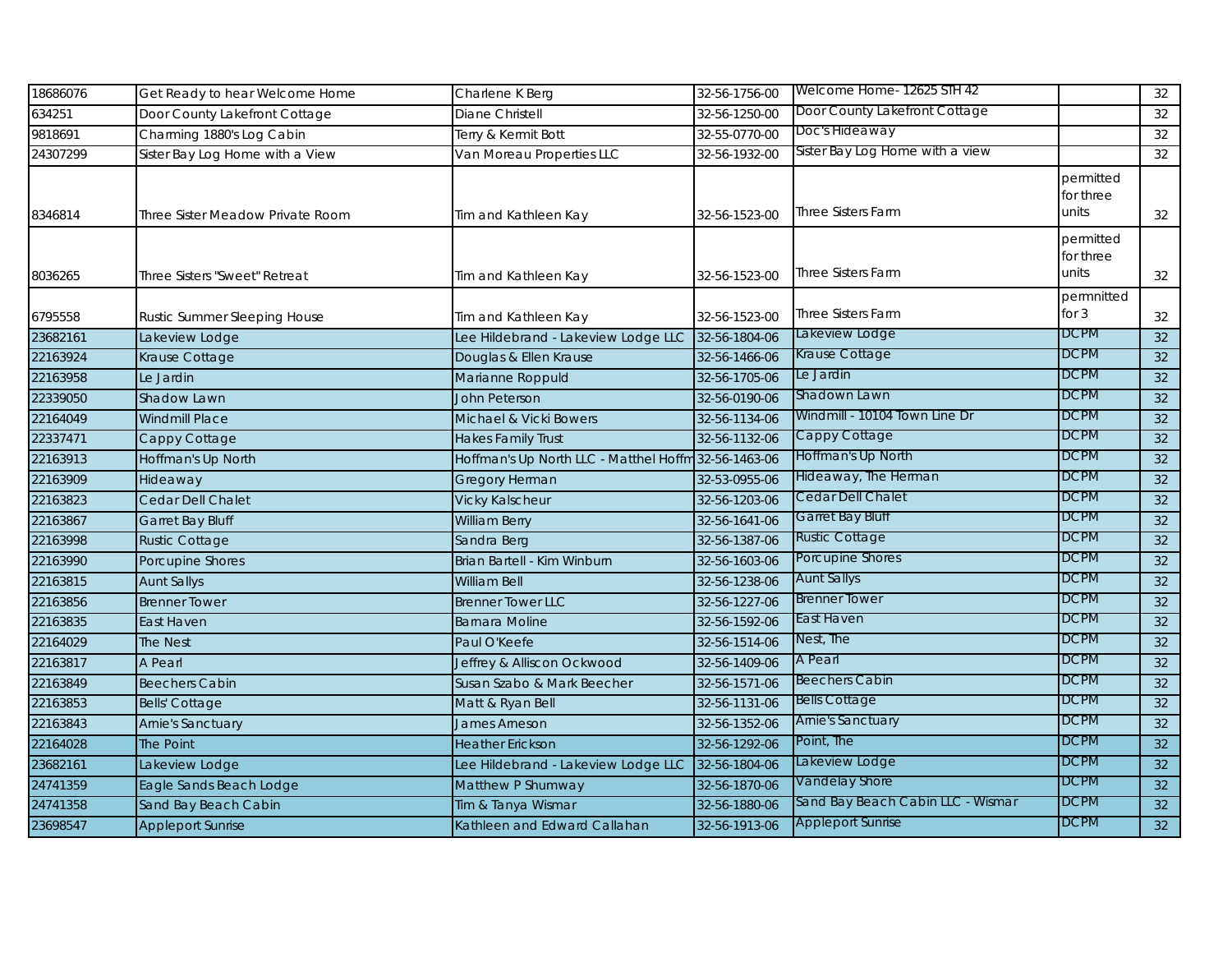|          | Cozy/Comfy space for you to enjoy! Must love |                                |               |                                          |                             |    |
|----------|----------------------------------------------|--------------------------------|---------------|------------------------------------------|-----------------------------|----|
| 23372410 | dogs!                                        | <b>TWO RAYS LLC</b>            | 32-56-1857-00 | Isle View Home - Moss                    |                             | 32 |
| 21026430 | Cottage Hideaway                             | Mary Jahnke                    | 32-55-0710-00 | Cottage Hideaway                         |                             | 32 |
| 20802710 | Garrett Bay Getaway                          | Kenneth Hays & Sally Wheelock  | 32-56-1802-00 | Garret Bay Getaway                       |                             | 32 |
| 19476764 | North Woods Cottage                          | Robert Grant                   | 32-56-1749-00 | Northwoods Cottage                       |                             | 32 |
|          |                                              |                                |               |                                          |                             |    |
|          |                                              |                                |               |                                          | permitted                   |    |
| 896560   | Terra Cottages Gills Rock 3                  | Deborah "Sophie" Taubert Gehan | 32-55-0124-00 | Terra Cottages                           | for five units              | 32 |
| 27550326 | <b>DOOR 42</b>                               | Shawn and Kim Marshall         | 32-56-1976-00 | <b>DOOR 42</b>                           |                             | 32 |
| 1036370  | <b>Eclectic Style Cottage</b>                | Tim Raduenz                    | 32-56-0930-00 | <b>EBDC</b> -Raduenz                     |                             | 32 |
|          |                                              |                                |               |                                          |                             |    |
|          |                                              |                                |               |                                          | permitted                   |    |
| 897991   | Terra Cottages Gills Rock, Door Co.          | Deborah "Sophie" Taubert Gehan | 32-55-0124-00 | Terra Cottages                           | for five units              | 32 |
|          |                                              |                                |               |                                          |                             |    |
|          |                                              |                                |               |                                          | permitted                   |    |
| 2336212  | Terra Cottages #2                            | Deborah "Sophie" Taubert Gehan | 32-55-0124-00 | Terra Cottages                           | for five units              | 32 |
| 7998854  | Sweet Door County Cabin                      | Shelly Sprinkman               | 32-56-1682-00 | Architecturally Designed Charmer         |                             | 32 |
| 1807644  | First Floor with Forest View                 | Loren & Helen Fandrei          | 32-56-1341-00 | Granpa's House Rental Door Co WI         |                             | 32 |
|          |                                              |                                |               |                                          |                             |    |
|          |                                              |                                |               | Terra Cottages                           | permitted<br>for five units |    |
| 14648663 | Terra Cottages #4                            | Deborah "Sophie" Taubert Gehan | 32-55-0124-00 |                                          |                             | 32 |
|          |                                              |                                |               |                                          |                             |    |
|          |                                              |                                |               | Terra Cottages                           | permitted<br>for five units |    |
| 896385   | Sunny Cottage in Ellson Bay                  | Deborah "Sophie" Taubert Gehan | 32-55-0124-00 |                                          |                             | 32 |
| 26960062 | Lovely Apt in Sister Bay                     | Stoyan Dimitrov                | 32-56-2006-00 | Lovely Apartment in Sister Bay- Dimitrov |                             | 32 |
|          |                                              |                                |               | Zehnder - Colorful Cozy Cottage Windside |                             |    |
| 25949863 | Colorful, Cozy Cottage in a Quiet Town       | Mathias Zehender               | 32-56-1992-00 | #3                                       |                             | 32 |
| 26095414 | Serenity Now                                 | <b>Todd and Michelle Cox</b>   | 32-56-1838-00 | Sister Bay Respite                       |                             | 32 |
|          | Charming Bluff Cottage abuts Waterfront &    |                                |               |                                          |                             |    |
| 23255108 | Orchards                                     | Kathleen Van Gemert            | 32-56-1908-00 | <b>Bluffside Cottage Van Gemert</b>      |                             | 32 |
| 13368133 | Delightful 2 Bdrm B&B                        | Kathleen Schmidt               | 32-54-1638-00 | Hummingbird B&B                          |                             | 32 |
|          |                                              |                                |               |                                          |                             |    |
| 2293900  | Elegant Farmhouse Central Location           | Jan Mills and Russell Burie    | 33-56-1851-00 | Elegant Farmhouse                        |                             | 33 |
| 3047435  | Cottage on Lake in State Park                | Barb & Gil Hoffman             | 33-56-1429-00 | Cottage on Lake                          |                             | 33 |
| 22164006 | Serenity in the Woods                        | Jeffrey and Lana Pray          | 33-56-1691-06 | Serenity in the Woods                    | <b>DCPM</b>                 | 33 |
| 22163954 | Lakeside Haven                               | Kathy Richmond                 | 33-56-1240-06 | Lakeside Haven                           | <b>DCPM</b>                 | 33 |
| 22164023 | <b>Green House</b>                           | A&J Properties, LLC            | 33-56-1493-06 | <b>Green House</b>                       | <b>DCPM</b>                 | 33 |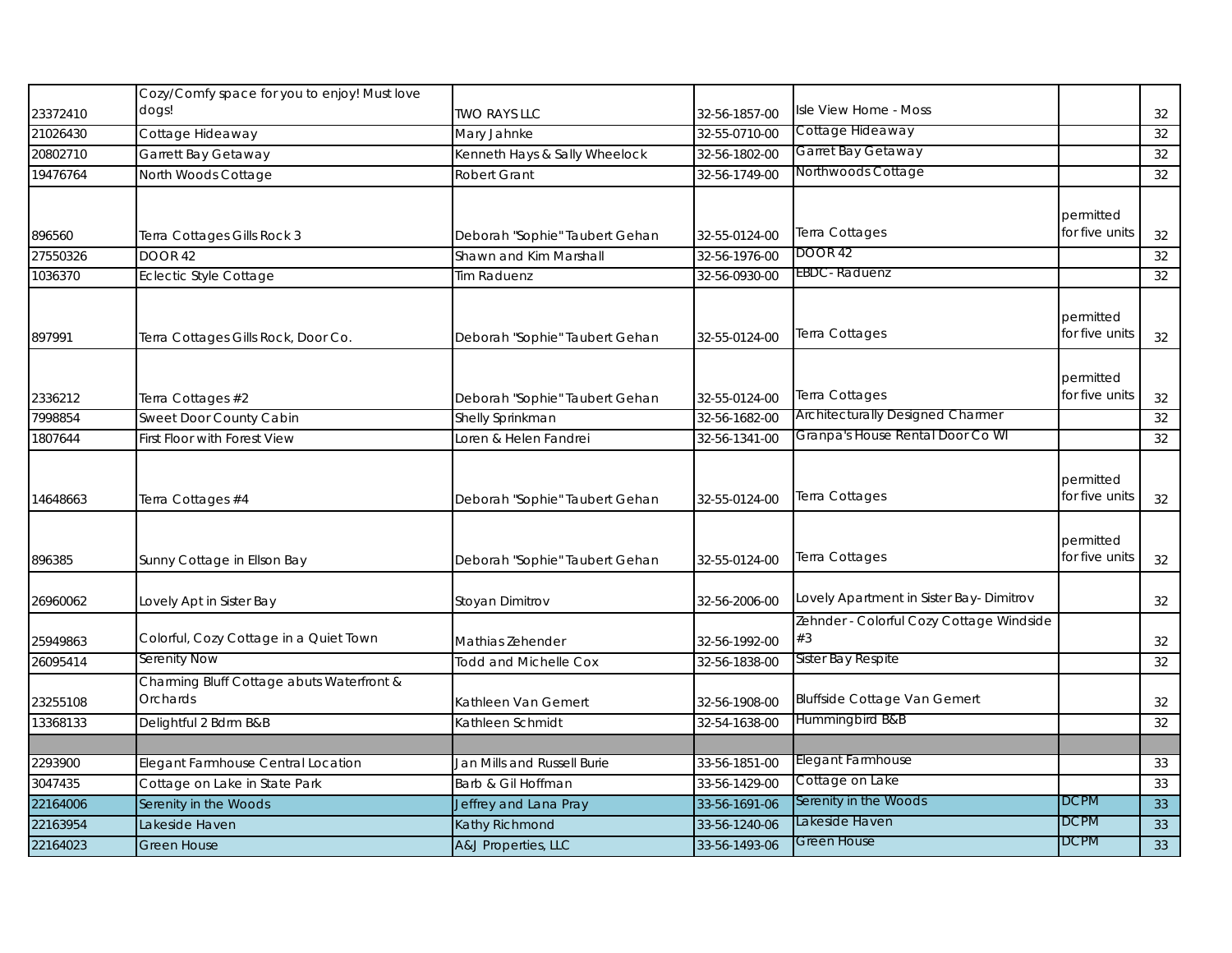| 25742101  | Lodge on Laurie Lane                                                   | Shirley Becker Trust - Polly Kerkman                    | 33-56-1492-01  | Lodge on Laurie Lane                        |                       | 33 |
|-----------|------------------------------------------------------------------------|---------------------------------------------------------|----------------|---------------------------------------------|-----------------------|----|
| 28484110  | Featured in Door County Magazine Luxury Homes                          | Travis & Jolyn Boland                                   | 33-56-0620-00  |                                             |                       | 33 |
| 28359743  | Co.                                                                    | Gary and Marion Ciepluch                                | 33-56-2009-00  | Do Co - Ciepluch                            |                       | 33 |
| 25551184  | NEW listing! Sand Beach Cottage on Lake<br>Michigan                    | Greg, Mary, Nick and Jennelle<br>Anderson               | 33-56-1942-00  | Sand Beach Cottage - Anderson               |                       | 33 |
| 23546503  | Birmingham's Barn by the Bay                                           | Birmingham's of Sturgeon Bay                            | 33-55-0163-00  | <b>Birminghams Cottages</b>                 |                       | 33 |
| 19767552  | <b>Stunning Door County Sunsets</b>                                    | Beth Ann Resch                                          | 33-56-1792-00  | Stunning Door County Sunsets - Resch        |                       | 33 |
| 12323917  | Woodsy Retreat on Lake Michigan                                        | Joan Shiels                                             | 33-56-1627-00  | Woodsy Retreat on Lake Michigan             |                       | 33 |
| 26565527  | Chanticleer Guest House-Sunflower Room                                 | Chanticleer Guest House, Inc.                           | 33-54-0006-00  | <b>Chanticleer Guest House</b>              | permitted<br>for $12$ | 33 |
| 26537104  | Chanticleer Guest House-Granary Room                                   | Chanticleer Guest House, Inc.                           | 33-54-0006-00  | <b>Chanticleer Guest House</b>              | permitted<br>for 12   | 33 |
| 26564676  | Chanticleer Guest House-Loft Room                                      | Chanticleer Guest House, Inc.                           | 33-54-0006-00  | <b>Chanticleer Guest House</b>              | permitted<br>for 12   | 33 |
| 26565824  | <b>Chanticleer Guest House-Rose Room</b>                               | Chanticleer Guest House, Inc.                           | 33-54-0006-00  | <b>Chanticleer Guest House</b>              | permitted<br>for 12   | 33 |
| 26565068  | Chanticleer Guest House-Garden Room                                    | Chanticleer Guest House, Inc.                           | 33-54-0006-00  | <b>Chanticleer Guest House</b>              | permitted<br>for 12   | 33 |
| 13328872  | Door County Dream House                                                | Fred Suchy                                              | 33-56-0695-00  | Door County Dream Home                      |                       | 33 |
| 28407162  | Log Cabin on the nicest sand beach in Door Count Log Cabin Rentals LLC |                                                         | 33-56-1447-00  | Log Cabin on the Water                      |                       | 33 |
| 23582450  | Door County Beach Retreat                                              | <b>Bill Thorton</b>                                     | 33-55-0726-00  | Door County Beach Retreat                   |                       | 33 |
| 15048452  | Door County Escape!                                                    | Ann Johnson                                             | 33-56-1660-00  | Clark Lake Cottage - Johnson                |                       | 33 |
| 23352551  | Sister Bay Eclectic Cottage                                            | Tim Raduenz                                             | 34-56-1859-00  | SBDC                                        |                       | 34 |
| 20981273  | Sister Bay Cottage                                                     | Karen Berndt                                            | 34-56-1788-00  | Sister Bay Cottage                          |                       | 34 |
| 22163906  | <b>Hidden Gem</b>                                                      | Julie & Nathan Slovin                                   | 34-56-0495-06  | Hidden Gem on Trillium                      | DCPM                  | 34 |
| 25692218? | Sister Bay View                                                        | James Johnson                                           | 34-56-1422-06  | <b>Sister Bay View</b>                      | DCPM                  | 34 |
| 22164033  | Trillium Lane                                                          | Dennis & Maribeth Dorn                                  | 34-56-1702-06  | <b>Trillium Retreat</b>                     | DCPM                  | 34 |
| 22163993  | Port New                                                               | Andrew Bookmeier                                        | 34-56-0075-06  | Port New                                    | <b>DCPM</b>           | 34 |
| 22164040  | Wall to Wall Retreat                                                   | Jack and Teresa Wall                                    | 34-56-1335-016 | Wall to Wall Retreat                        | <b>DCPM</b>           | 34 |
| 22339043  | King's Landing                                                         | <b>Wiswell Property Group</b>                           | 34-56-1602-06  | Kings Landing                               | <b>DCPM</b>           | 34 |
| 22163827  | Copper Moon                                                            | Donald Denny                                            | 34-55-0761-06  | Copper Moon Cottage                         | <b>DCPM</b>           | 34 |
| 23698884  | Another Thyme                                                          | David Peterson                                          | 34-56-1805-06  | Anpther Thyme                               | <b>DCPM</b>           | 34 |
| 25692031  | Salinskys Domicile Cottage                                             | Jim Salinsky                                            | 34-56-1757-06  | Salinskys Domicile Cottage                  | <b>DCPM</b>           | 34 |
| 22164027  | <b>High Garden</b>                                                     | Jeff & Alisha Wiswell - Wiswell Property 034-56-1888-06 |                | <b>High Garden</b>                          | DCPM                  | 34 |
| 24200272  | Cotter Cottage                                                         | <b>Brandon Cotter</b>                                   | 34-56-1885-00  | Cotter Cottage                              |                       | 34 |
| 27491674  | Large Classic Cottage in Heart of Sister Bay                           | Ashley Prange et al                                     | 34-56-1985-00  | Large Classic Cottage in Hear of Sister Bay |                       | 34 |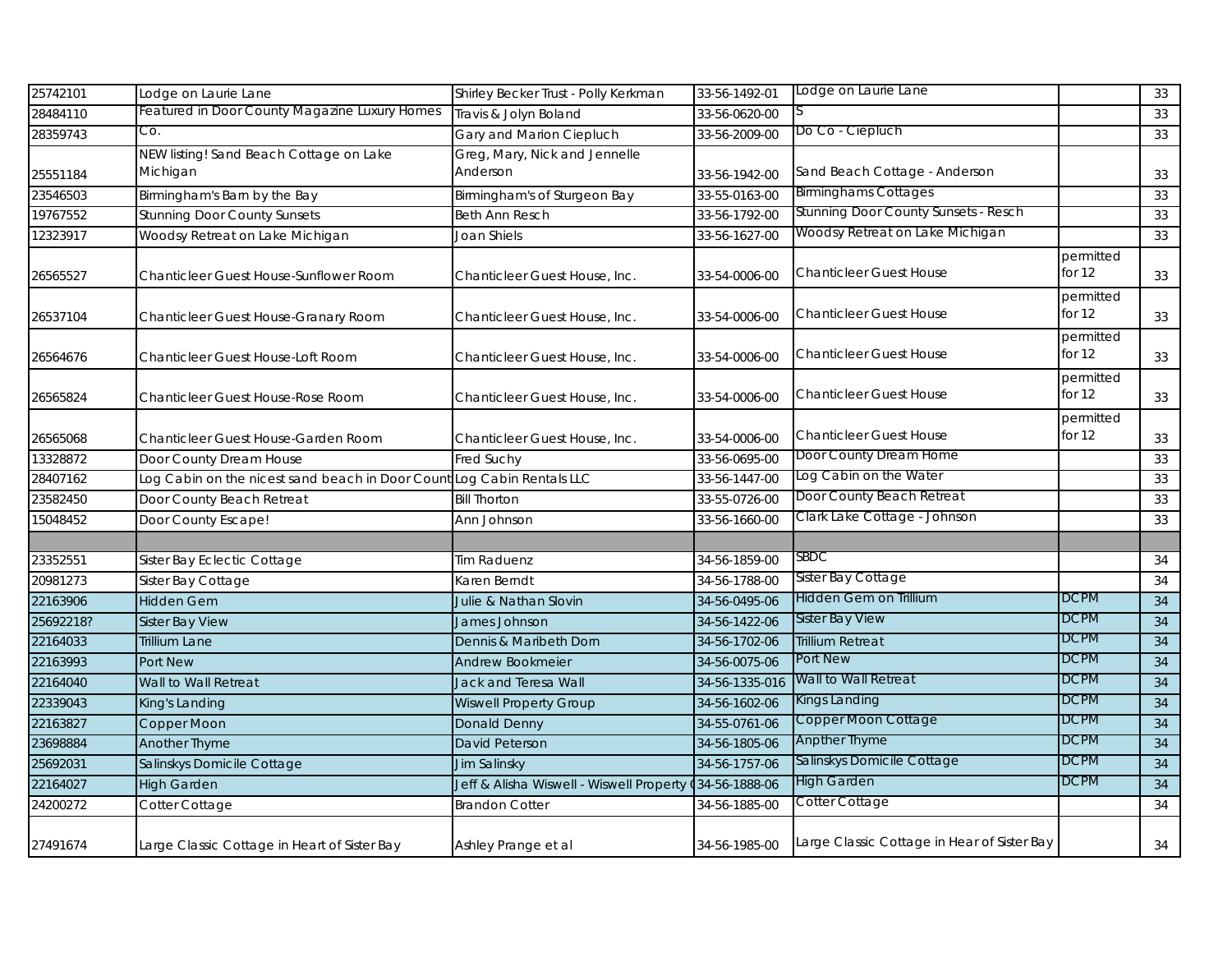| 26327643 | The Yoga Pad - Open & Eclectic Includes Free Yoga Brad Massey |                                    | 34-56-1982-00 | Yoga Pad, The                               |                                 | 34 |
|----------|---------------------------------------------------------------|------------------------------------|---------------|---------------------------------------------|---------------------------------|----|
| 12672427 | Beach view waterfront park access!                            | Dawn and Walter Nawrot             | 34-56-1620-00 | Parkview Drive - Nawrot                     |                                 | 34 |
| 25692012 | Door in the woods                                             | Tom Ahlbeck - Daisy Ahlbeck Trust  | 34-56-1892-06 | Door in the Woods                           |                                 | 34 |
| 19227870 | Cute and Cozy Steps from Downtown                             | Audrey and Craig Schmidt           | 34-56-1769-00 | Cute and Cozy Sister Bay - Schmidt          |                                 | 34 |
| 16332969 | Family Friendly Retreat in the Heart of Sister Bay            | Pamela Schmitz/ CPS Holdings LLC   | 34-56-1695-00 | Sister Bay Chalet                           |                                 | 34 |
|          |                                                               |                                    |               |                                             |                                 |    |
| 24718344 | Door County Home for your Family Retreats                     | Aaron Carmody                      | N/A           | 30+ day only                                |                                 | 35 |
| 26452662 | Sturgeon Bay Countryside Studio                               | Aaron Carmody                      | 35-56-1928-00 | Sturgeon Bay Countryside Studio             |                                 | 35 |
| 27834966 | Sive's Door                                                   | Sive's Door LLC - Rebecca Bodmer   | 35-56-1972-00 | Sive's Door                                 |                                 | 35 |
| 27877637 | Myrtles Place                                                 | <b>Bonny Schinkten</b>             | 35-56-1947-00 | Myrtles Place                               |                                 | 35 |
|          | The Blue Cottage Cozy city cottage near                       |                                    |               |                                             |                                 |    |
| 27503937 | downtown.                                                     | Tom Haight                         | 35-56-1991-00 | Blue Cottage, The -Haight                   |                                 | 35 |
| 28540445 | <b>Sweet Suites</b>                                           | Terry Ullman                       | 35-54-1967-00 | Door County Candy B&B                       |                                 | 35 |
| 24607218 | West Side Gem                                                 | Susan I Guthrie                    | 35-56-1918-00 | West Side Gem - 223 S Lansing               |                                 | 35 |
| 24911248 | 3BR Newly Renovated House in Sturgeon Bay                     | Phlip Lyons and Judith Dwyer Lyons | 35-56-1994-00 | Three Bedroom House - Lyons                 |                                 | 35 |
| 25487105 | Sturgeon Bay Waterfront Cottage                               | Justin & Lindsey Bohrer            | 33-56-1954-00 | Bayside Cottage -- Bohrer - 3815 Bayshore   |                                 | 35 |
| 16392503 | Lily Pad Cottage                                              | Alisa Landman                      | 35-56-1808-00 | Lily Pad Cottage                            |                                 | 35 |
| 14487990 | Close to Everything in Sturgeon Bay                           | Ann Kifer                          | 35-56-1673-00 | Neenah Street Holdings                      |                                 | 35 |
| 24733645 | Castaway Cottage                                              | Jonathan & Kathy Salit             | 35-56-1936-00 | Castaway Cottage                            |                                 | 35 |
| 18683132 | Perfectly Downtown                                            | Carter Holdings LLC                | 35-56-1746-00 | Perfectly Downtown and Delaware Dream for 2 | permitted                       | 35 |
| 19762075 | Delaware Dream                                                | Carter Holdings LLC                | 35-56-1746-00 | Perfectly Downtown and Delaware Dream for 2 | permitted                       | 35 |
| 3280736  | Door County Waterfront Cottage                                | CenterPointe Yacht Services        | 35-56-0911-00 | CenterPointe Marina                         | permitted<br>for three<br>units | 35 |
| 13749828 | Door County Waterfront Cottage                                | CenterPointe Yacht Services        | 35-56-0911-00 | CenterPointe Marina                         | permitted<br>for three<br>units | 35 |
|          | NEW!Waterfront Sturgeon Bay Home w/Deck & Fire                |                                    |               |                                             |                                 |    |
| 24629975 | Pit                                                           | Cheryl Link                        | 35-56-1875-00 | On Bay Thyme                                |                                 | 35 |
| 22027336 | Dancing Dragonfly Airbnb                                      | David Hayes                        | 35-54-1427-00 |                                             |                                 | 35 |
| 26745725 | Garden Gate Bed and Breakfast: Vintage Rose<br>Room           | Robin Vallow                       | 35-54-0858-00 | Garden Gate                                 | permitted<br>for $4$            | 35 |
| 27084207 | Garden Gate Bed and Breakfast: Garden Suite                   | Robin Vallow                       | 35-54-0858-00 | Garden Gate                                 | permitted<br>for $4$            | 35 |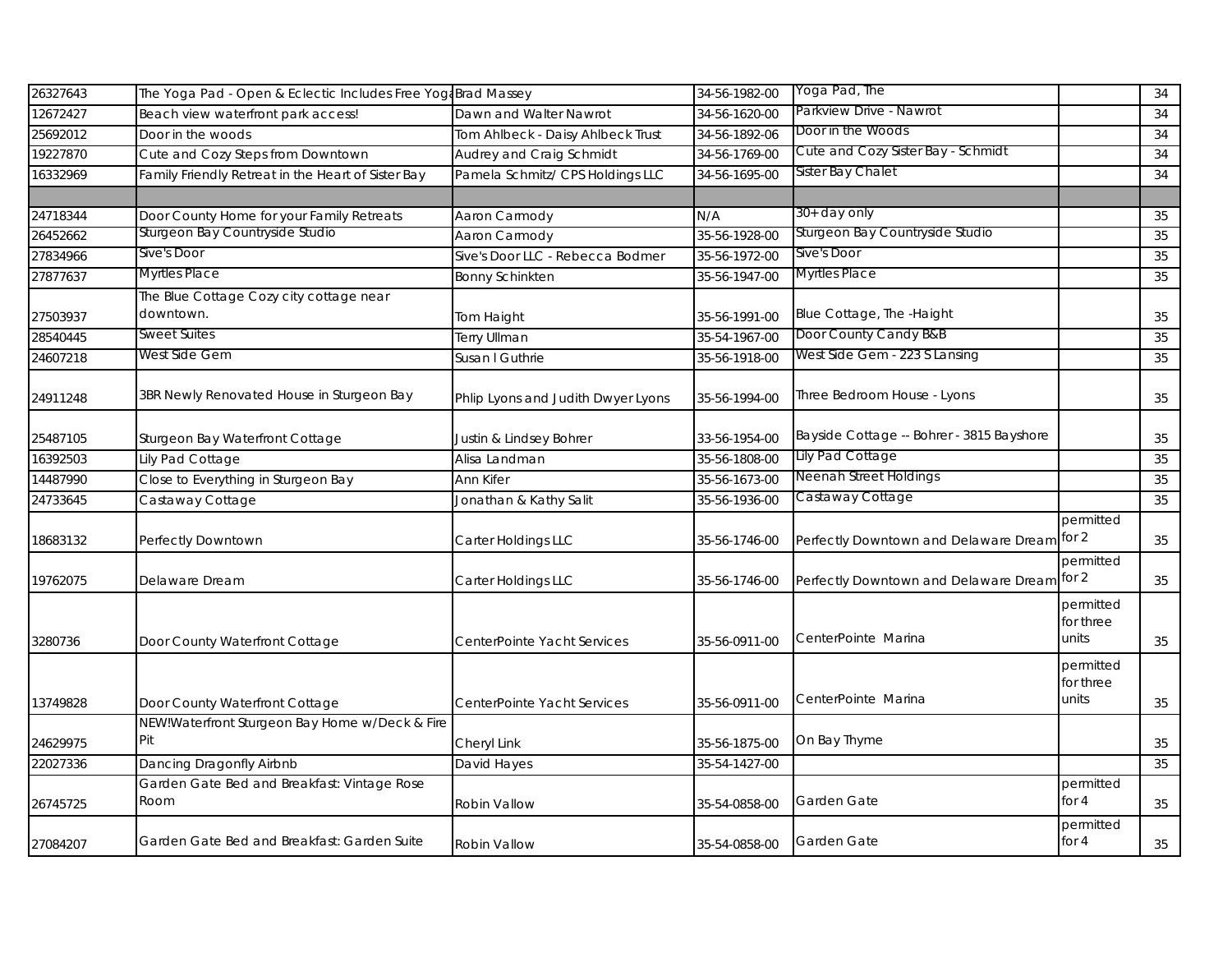| 27085342 | Garden Gate Bed & Breakfast: English Lavender<br>Room | Robin Vallow        | 35-54-0858-00 | Garden Gate        | permitted<br>for 4                                              | 35 |
|----------|-------------------------------------------------------|---------------------|---------------|--------------------|-----------------------------------------------------------------|----|
| 27085059 | Garden Gate Bed and Breakfast: Cottage Rose<br>Room   | Robin Vallow        | 35-54-0858-00 | Garden Gate        | permitted<br>for 4                                              | 35 |
| 25614073 | Pelican Suite, Door County: Waterfront Suite          | John Hermanson      | 35-56-1819-00 | Suite on the Water | Peritted for                                                    | 35 |
| 25623966 | Turtle Suite, Door County: Waterfront Suite           | John Hermanson      | 35-56-1819-00 | Suite on the Water | Peritted for                                                    | 35 |
| 25621059 | The Nest, Door County: Room in Waterfront Home        | John Hermanson      | 35-56-1819-00 | Suite on the Water | Peritted for                                                    | 35 |
| 28562716 | Private BR/BA, Whrlpl, Historic B&B                   | <b>Dennis Statz</b> | 35-52-0856-00 | White Lace Inn     | permitted<br>for eighteen<br>six units<br>listed on<br>Airbnb   | 35 |
| 28718278 | Private BR/BA, Frplce, Historic B&B                   | <b>Dennis Statz</b> | 35-52-0856-00 | White Lace Inn     | permitted<br>for eighteen<br>- six units<br>listed on<br>Airbnb | 35 |
| 28738298 | Private BR/BA, FP&WHP, Historic B&B                   | <b>Dennis Statz</b> | 35-52-0856-00 | White Lace Inn     | permitted<br>for eighteen<br>- six units<br>listed on<br>Airbnb | 35 |
| 28611670 | Private BR/BA, Frplce, Historic B&B                   | <b>Dennis Statz</b> | 35-52-0856-00 | White Lace Inn     | permitted<br>for eighteen<br>- six units<br>listed on<br>Airbnb | 35 |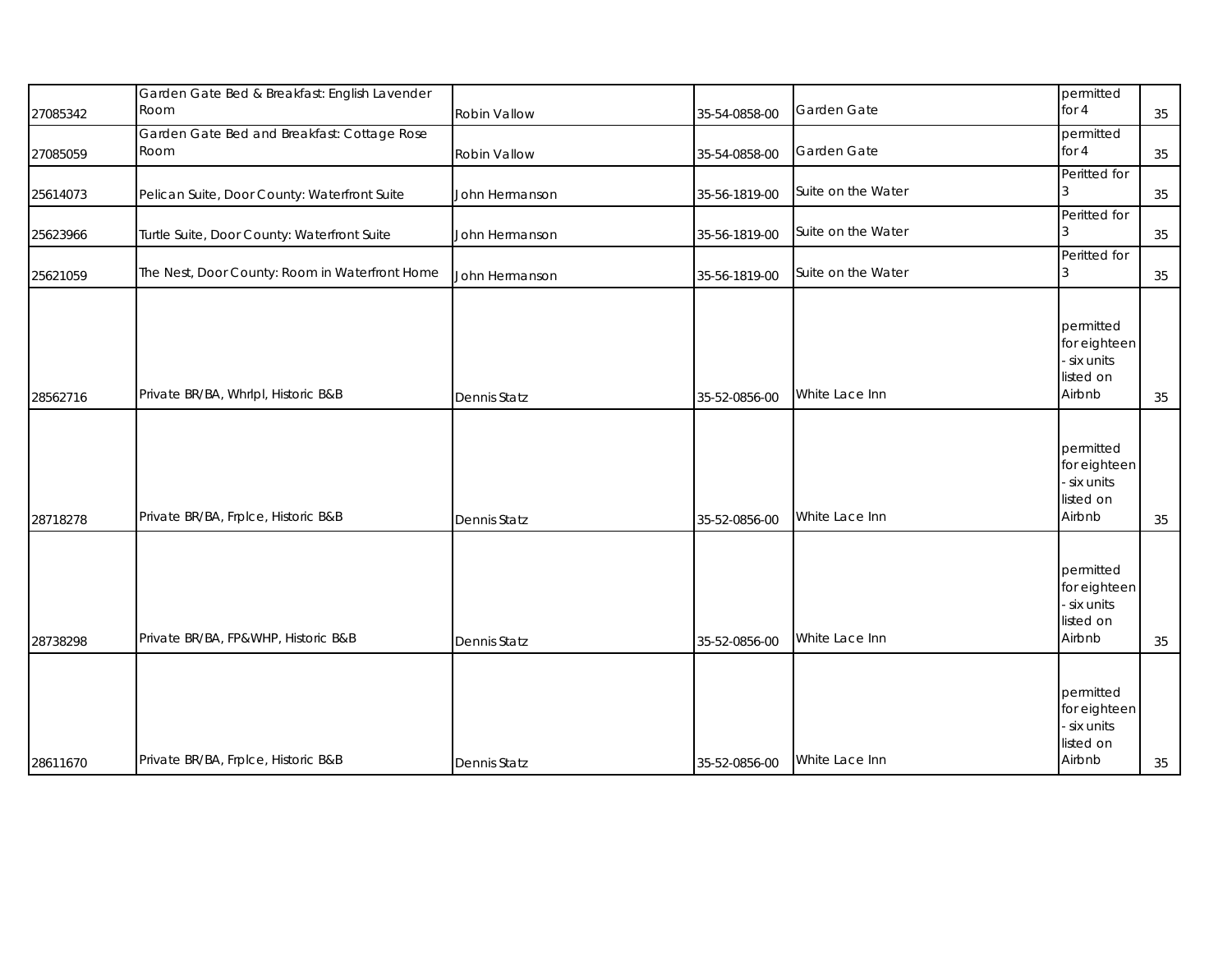| 28719565 | Private BR/BA, Frplce, Historic B&B | Dennis Statz        | 35-52-0856-00 | White Lace Inn | permitted<br>for eighteen<br>- six units<br>listed on<br>Airbnb | 35 |
|----------|-------------------------------------|---------------------|---------------|----------------|-----------------------------------------------------------------|----|
| 28737263 | Private BR/BA, FP&WHP, Historic B&B | Dennis Statz        | 35-52-0856-00 | White Lace Inn | permitted<br>for eighteen<br>- six units<br>listed on<br>Airbnb | 35 |
| 28738915 | Private BR/BA, FP&WHP, Historic B&B | <b>Dennis Statz</b> | 35-52-0856-00 | White Lace Inn | permitted<br>for eighteen<br>- six units<br>listed on<br>Airbnb | 35 |
| 10732512 | Private BR/BA, FRPLCE, Historic B&B | Dennis Statz        | 35-52-0856-00 | White Lace Inn | permitted<br>for eighteen<br>- six units<br>listed on<br>Airbnb | 35 |
| 10704789 | Private BR/BA, WHRPL, Historic B&b  | Dennis Statz        | 35-52-0856-00 | White Lace Inn | permitted<br>for eighteen<br>- six units<br>listed on<br>Airbnb | 35 |
| 28608919 | Private BR/BA, FP&WHP, Historic B&B | <b>Dennis Statz</b> | 35-52-0856-00 | White Lace Inn | permitted<br>for eighteen<br>- six units<br>listed on<br>Airbnb | 35 |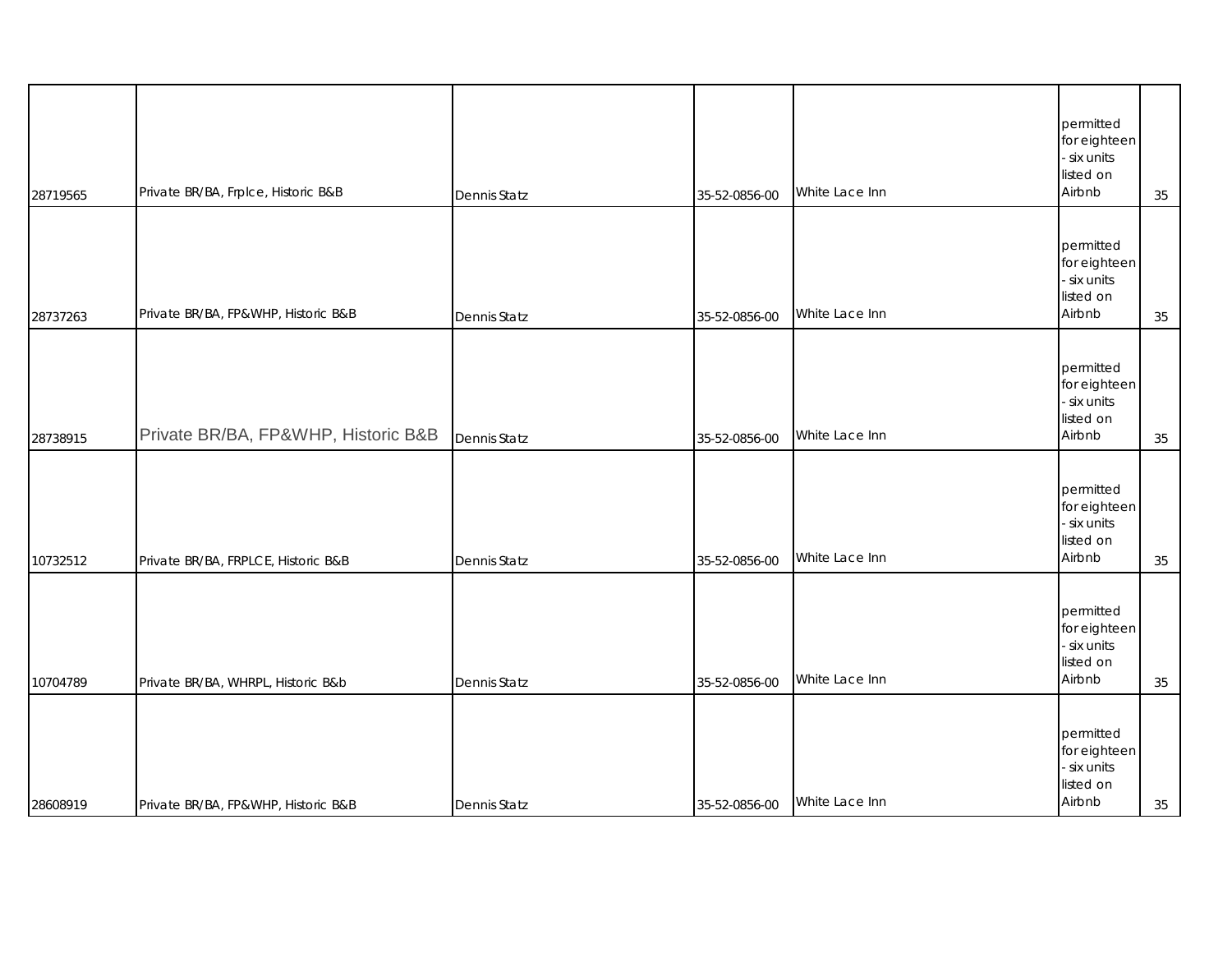| 28782204 | Private BR/BA, FP&WHP, Historic B&B   | <b>Dennis Statz</b> | 35-52-0856-00 | White Lace Inn | permitted<br>for eighteen<br>- six units<br>listed on<br>Airbnb | 35     |
|----------|---------------------------------------|---------------------|---------------|----------------|-----------------------------------------------------------------|--------|
| 28739719 | Private BR/BA, FP&WHP, Historic B&B   | Dennis Statz        | 35-52-0856-00 | White Lace Inn | permitted<br>for eighteen<br>- six units<br>listed on<br>Airbnb | 35     |
| 28781413 | Private BR/BA, FP&WHP, Historic B&B   | Dennis Statz        | 35-52-0856-00 | White Lace Inn | permitted<br>for eighteen<br>- six units<br>listed on<br>Airbnb | 35     |
| 10569102 | Private BR/BA, FRPLCE, Historic B&B   | Dennis Statz        | 35-52-0856-00 | White Lace Inn | permitted<br>for eighteen<br>- six units<br>listed on<br>Airbnb | 35     |
| 10731586 | Private BR/BA, FP & WHO, Historic B&B | Dennis Statz        | 35-52-0856-00 | White Lace Inn | permitted<br>for eighteen<br>- six units<br>listed on<br>Airbnb | $35\,$ |
| 27786823 | <b>Steeple View Cottage</b>           | <b>Dennis Statz</b> |               |                |                                                                 | 35     |
| 10700860 | Private BR/BA, Whrlpl, Historic B&B   | Dennis Statz        | 35-52-0856-00 | White Lace Inn | permitted<br>for eighteen<br>- six units<br>listed on<br>Airbnb | 35     |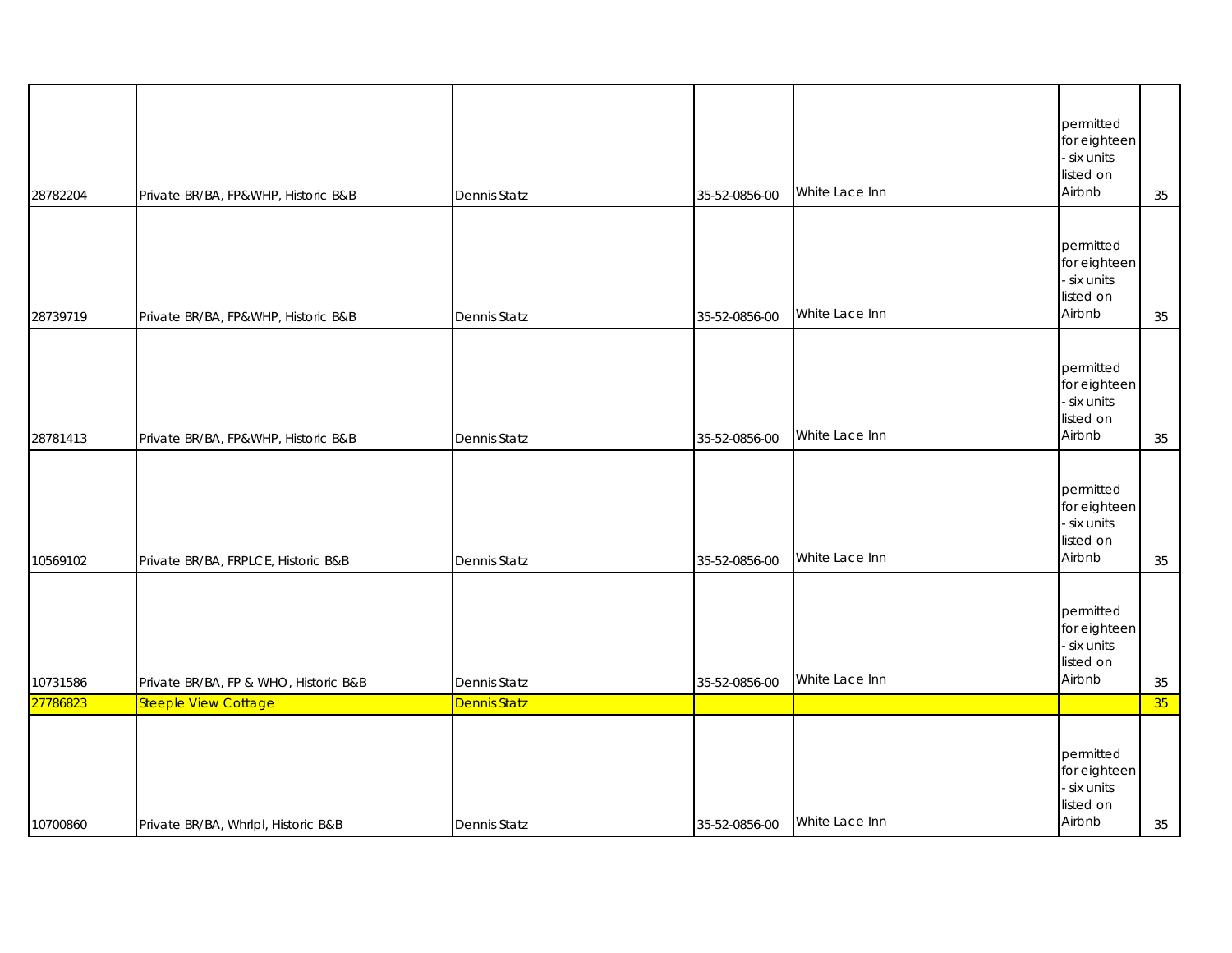| 26270652             | NEW! 'Collectic Farmhouse Suite!' in Sturgeon Bay!            | Aaron Hilpipre                     | 35-56-1939-00                  | Hilpipre- 228 N 7th Ave - Collectic<br>Farmhouse Suite    |                                                               | 35           |
|----------------------|---------------------------------------------------------------|------------------------------------|--------------------------------|-----------------------------------------------------------|---------------------------------------------------------------|--------------|
| 10730935             | Private BR/BA, FP & WHP, Historic B&B                         | Dennis Statz                       | 35-52-0856-00                  | White Lace Inn                                            | permitted<br>for eighteen<br>six units<br>listed on<br>Airbnb | 35           |
| 4692800              | the Magnolia Suite                                            | Diane Allen & Mike Perski          | 35-53-1096-00                  | The Magnolia                                              |                                                               | 35           |
| 19179293             | Door County Bayview                                           | Diane Rockwell                     | 35-56-1772-00                  | Door County Bayview                                       |                                                               | 35           |
| 21982114<br>24261293 | Sturgeon Bay Waterfront Cottage<br>Dock on the Bay Coach Home | Eric Minten<br>Fear Investments    | 35-56-1767-00<br>35-56-1889-00 | Door County Waterfront Cottage Minten<br>Dock on the Baty |                                                               | $35\,$<br>35 |
| 3518762              | Downtown Sturgeon Bay, Door County                            | Hans Reumschuessel                 | 35-56-1437-00                  | Downtown Sturgeon Bay                                     |                                                               | 35           |
| 25319787             | R&H Bayshore Estate                                           | Helen & Robin Urban                | 35-56-1957-00                  | R & H Bayshore Estate                                     |                                                               | 35           |
| 24476710             | queen-bed private room at the Holiday Music<br>Motel          | Holiday Motel Management LLC       | 35-50-0964-00                  | Holiday Music Hotel                                       | permitted<br>for 18                                           | 35           |
| 24498867             | 2 beds in private room at Holiday Music Motel                 | Holiday Motel Management LLC       | 35-50-0964-00                  | Holiday Music Hotel                                       | permitted<br>for 18                                           | 35           |
| 9271311              | Chalet on the Shore                                           | Jennifer Jorns & Brian Frisque     | 35-56-1663-00                  | Chalet by the Shore                                       |                                                               | 35           |
| 21642288             | Overlooking Third Ave                                         | Joe Baw and Rob Paul               | 35-53-1816-00                  | <b>Overlooking Third Aveqq</b>                            |                                                               | 35           |
| 19824536             | Chalet by the Bay                                             | Jonathan Salit                     | 35-56-1807-00                  | Chalet by the Bay - Salit                                 |                                                               | 35           |
| 1095333              | A City Cottage in the Heart of Town                           | Kelly Avenson & Elliot Goettelman  | 35-56-1651-00                  | City Cottage, The                                         |                                                               | 35           |
| 17380652             | Sawyer View Villa                                             | Ken Glasheen                       | 35-56-1726-00                  | Sawyer View Village                                       |                                                               | 35           |
| 25578596             | NEW! Sturgeon Bay Home Near Potawatomi State P                | Tom and Christine Dehnert          | 35-56-1927-00                  | Port View Cottage                                         |                                                               | 35           |
| 15678659             | Yellow Cottage                                                | Megan and Shane Wheeler            | 35-56-1946-00                  | Yellow Cottage, Wheeler                                   |                                                               | 35           |
| 23343621             | Veronica Joyce                                                | Lola DeVillers and Stuart Champeau | 35-56-1877-00                  | Veronica Joice                                            |                                                               | 35           |
| 26203239             | Air Mikey B                                                   | Michael Bleck                      | 35-56-1911-00                  | Bleck-316 N Joliet                                        |                                                               | 35           |
| 8129738              | Sturgeon Bay Doll House                                       | Patrice Sebastian                  | 35-56-1565-00                  | Sturgeon Bay Doll House                                   |                                                               | 35           |
| 18346670             | Manor on Main                                                 | Paul Larson                        | 35-56-1777-00                  | Main Manor - Larson                                       |                                                               | 35           |
| 13257277             | Door County Easy Living                                       | <b>Rich Miller</b>                 | 35-56-1654-00                  | Door County Easy Living - Miller                          |                                                               | 35           |
| 3324489              | Downtown Sturgeon Bay, Arbor                                  | RME Holdings - Robert Esposito     | 35-53-1452-00                  | Arbor and Postcard - RME Holdings                         | Permitted<br>for two units                                    | 35           |
| 3190446              | Downtown Sturgeon Bay - Postcard                              | RME Holdings - Robert Esposito     | 35-53-1452-00                  | Arbor and Postcard - RME Holdings                         | Permitted<br>for two units                                    | 35           |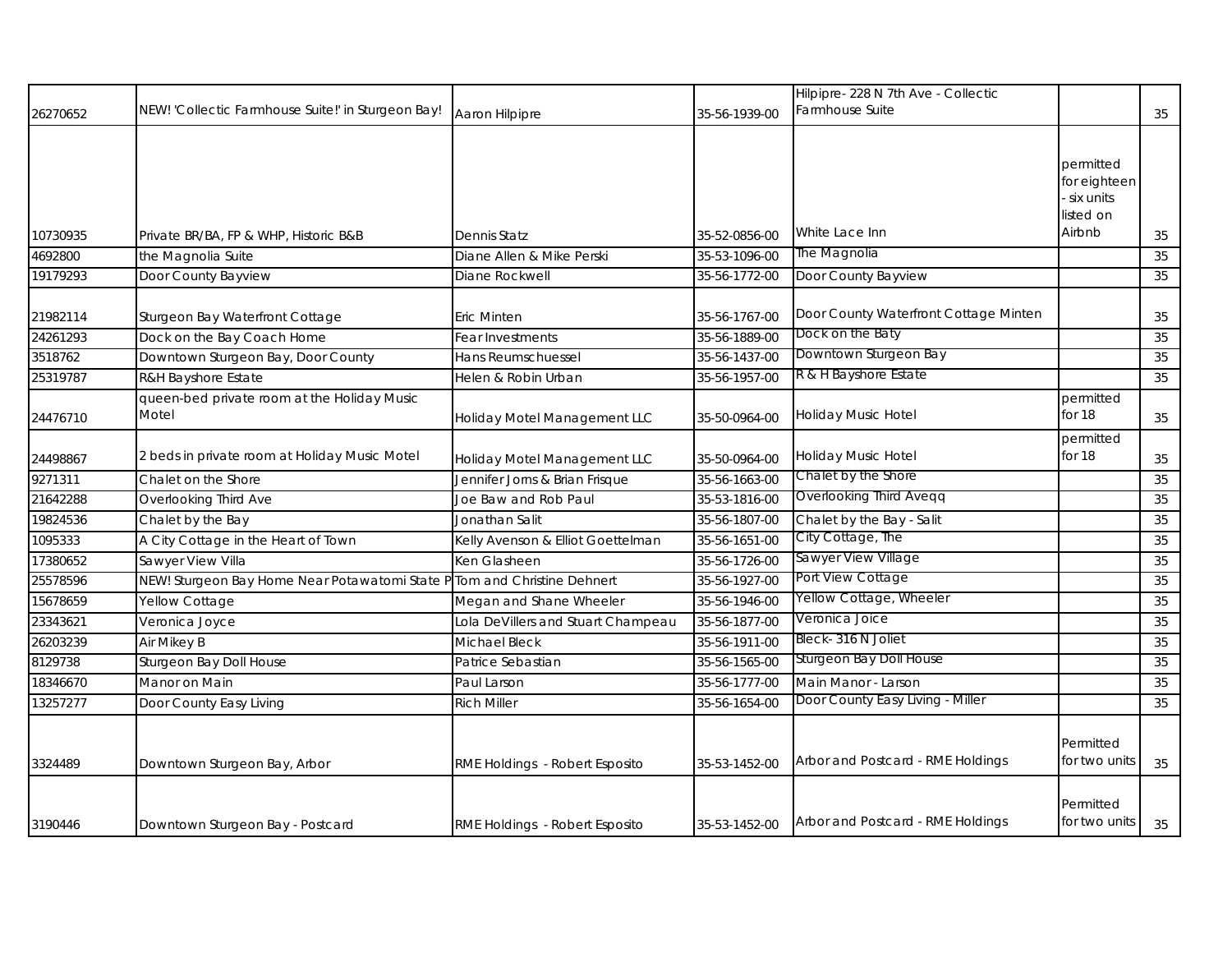| 19180482 | The Coach House                                                   | Robert & Teresa Esposito                            | 35-53-1628-00 |                                                              | permitted<br>for $3$       | 35 |
|----------|-------------------------------------------------------------------|-----------------------------------------------------|---------------|--------------------------------------------------------------|----------------------------|----|
| 12792862 | Downtown Sturgeon Bay CornerSuite                                 | Robert & Teresa Esposito                            | 35-53-1628-00 | Villa and Corner Suite                                       | permitted<br>for $3$       | 35 |
| 12793691 | Downtown Sturgeon Bay Villa Suite                                 | Robert & Teresa Esposito                            | 35-53-1628-00 | Villa and Corner Suite                                       | permitted<br>for $3$       | 35 |
| 18359397 | <b>Barbara's Guest House</b>                                      | Stephen Day                                         | 35-56-1727-00 | <b>Barbara's Guest House</b>                                 |                            | 35 |
| 17586605 | The Diplomat Bed and Breakfast/Chancery suite                     | Tami Dal Santo                                      | 35-54-1544-00 | Diplomat Bed and Breakfast                                   | permitted<br>for six units | 35 |
| 9506189  | Diplomat Bed and Breakfast/Treaty Suite                           | Tami Dal Santo                                      | 35-54-1544-00 | Diplomat Bed and Breakfast                                   | permitted<br>for six units | 35 |
| 18655796 | Petite Maison Bleu                                                | <b>Terry Cummings</b>                               | 35-56-1755-00 | Petite Maison Bleu                                           |                            | 35 |
| 28844540 | Sunset house                                                      | <b>ODK PROPERTIES Ben Keleny</b>                    | 35-56-2017-00 | Sunset House - Keleny                                        |                            | 35 |
| 28538540 | The Ballard House Door County                                     | Geri Ballard                                        | 35-56-0978-00 | <b>Ballard House</b>                                         |                            | 35 |
| 28511065 | Door County Home Away From Home                                   | Alison and Phil Weckler                             | 35-56-2001-00 | Door County Home Away from Home                              |                            | 35 |
| 24470520 | Fantastic 2 Bedroom Apartment Luxurious and Mod The Bay Lofts IIc |                                                     | 35-53-1899-00 | The Bay Lofts                                                | permitted<br>for 2         | 35 |
| 24375314 | Modern and Luxurious 1 Bedroom Apartment<br>Downtown              | The Bay Lofts IIc                                   | 35-53-1899-00 | The Bay Lofts                                                | permitted<br>for 2         | 35 |
| 24076184 | Bay Breeze - the Floating Cottage                                 | The Yacht Harbor, LLC & Sturgeon Bay<br>Marinas.com | 35-59-1676-02 | Door County Houseboat Rentals, LLC                           | permitted<br>for $4$       | 35 |
| 24077834 | Pier Relaxn' - the Floating Cottage                               | The Yacht Harbor, LLC & Sturgeon Bay<br>Marinas.com | 35-59-1676-01 | Door County Houseboat Rentals, LLC                           | permitted<br>for $4$       | 35 |
| 18035205 | The Mary I                                                        | The Yacht Harbor, LLC & Sturgeon Bay<br>Marinas.com | 35-59-1676-00 | Door County Houseboat Rentals, LLC                           | permitted<br>for $4$       | 35 |
| 18913824 | Desiree the houseboat                                             | The Yacht Harbor, LLC & Sturgeon Bay<br>Marinas.com | 35-59-1676-00 | Door County Houseboat Rentals, LLC                           | permitted<br>for $4$       | 35 |
| 23698225 | Boat House on the Bay                                             | <b>William Anderson</b>                             | 35-56-1629-06 | <b>Boat House</b>                                            | dcpm                       | 35 |
| 5585456  | On the shore of Lake Michigan                                     | Ann Emmerich                                        | 36-56-1487-00 | Emmerich - On the Shore of Lake Michigan                     |                            | 36 |
| 20123299 | The Clerestory on Lake Michigan                                   | Christopher Mohar                                   | 36-56-1789-00 | The Clerestory on Lake Michigan                              |                            | 36 |
| 18073736 | Claybanks   A Woodsy Retreat near Lake Michigan David Goettelman  |                                                     | 36-56-1731-00 | Clay Banks Woodsy Retreat                                    |                            | 36 |
| 28333052 | Beach House right on Lake Michigan!                               | Mercedes Wadkins                                    | 36-56-1814-01 | A Spirit of Adventure-Wadkins -2986 Lake<br>Forest Park Road |                            | 36 |
| 19548982 | Tolan's Cottage                                                   | Sally Tolan                                         | 36-56-0816-13 | Tolans Cottage                                               |                            | 36 |
| 22501817 | WaterFront Townhouse on Sturgeon Bay Channel<br>South Unit        | Joe Fittshur                                        | 36-56-1329-00 | Port Haven Executive Home                                    |                            | 36 |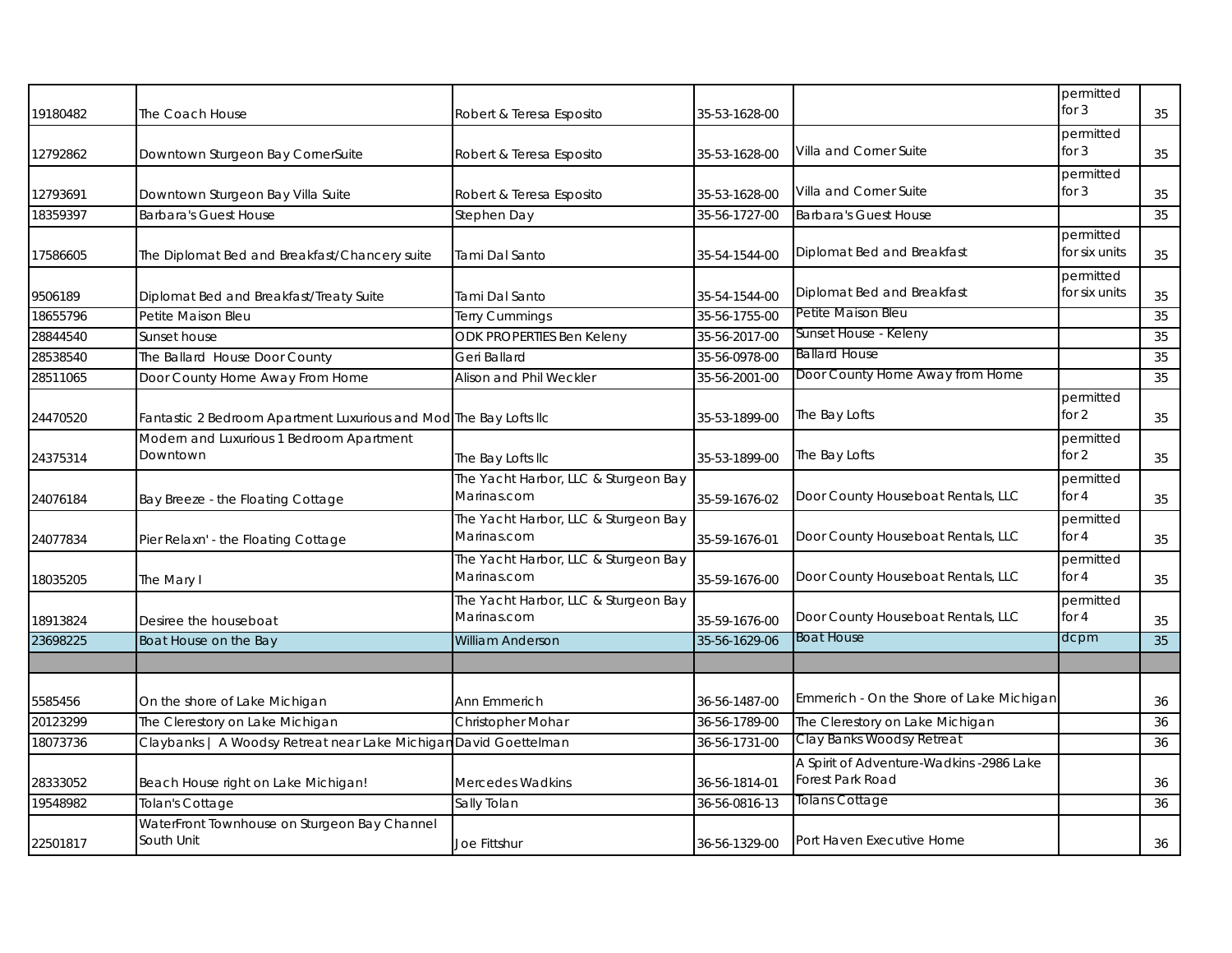| 9091864  | porthaven North Unit                                                    | Joe Fittshur                     | 36-56-1329-00 | Port Haven Executive Home                    |                       | 36 |
|----------|-------------------------------------------------------------------------|----------------------------------|---------------|----------------------------------------------|-----------------------|----|
| 13904531 | extra port haven listing                                                | Joe Fittshur                     |               |                                              | dup                   | 36 |
| 28214581 | Peace of Beach                                                          | Chris Jeanquart                  | 36-56-1969-00 | Jeanquart - 3140 Lake Forest Park Road       |                       | 36 |
| 6253565  | Lake Lane Cottages in Door County 31                                    | Rob Vogel                        | 36-56-0869-00 | Lake Lane Cottages                           | permitted<br>for $3$  | 36 |
| 11700582 | Lake Lane Cottages Camper                                               | Rob Vogel                        | 36-56-0869-00 | Lake Lane Cottages                           | permitted<br>for $3$  | 36 |
| 11699220 | Lake Lane Cottage #2                                                    | Rob Vogel                        | 36-56-0869-00 | Lake Lane Cottages                           | permitted<br>for $3$  | 36 |
|          | <b>Historic Family Farm</b>                                             | Tom Mickelson                    | 36-56-1579-00 | Historic Family Farm                         |                       | 36 |
|          |                                                                         |                                  |               |                                              |                       |    |
| 24919179 | Luxury Door County Cottage on the Bay                                   | Brian Baumann & Kelly Young      | 39-56-1920-00 | On the Point                                 |                       | 39 |
| 19285613 | <b>Beautiful Waterfront Cabin Door County</b>                           | Donn Rozz, Robert Paul           | 39-53-1374-00 | Rozz Little Cemetery                         |                       | 39 |
| 27457684 | Door County Waterfront Cabin New Construction 20 Donn Rozz, Robert Paul |                                  | 39-53-1374-00 | Rozz Little Cemetery                         | permite for           | 39 |
| 17300921 | Family Friendly Cabin On The Bay!                                       | Goffard                          | 39-56-1709-00 | Cabin on the Bay - Goffard                   |                       | 39 |
| 1327057  | 3 Bedroom Cottage with a Water View                                     | Mark and Jill Schwarzbauer       | 39-56-1320-00 | La Bella Casa Di Mattoni                     |                       | 39 |
| 15057147 | Door County Shore Front 2 Bdrm Cabin on 1.2 Acres                       | Pat O'Donnell                    | 39-56-1398-00 | Cabin Sun Over Beach                         |                       | 39 |
|          |                                                                         |                                  |               |                                              |                       |    |
| 19594834 | Waterfront Door County Cottage                                          | Lisa Soukup                      | 42-56-1774-00 | Waterftont Cottage - Soukup                  |                       | 42 |
| 14266444 | Door County Waterfront Cottage                                          | Bur Wholesale Company - John Bur | 42-56-1666-00 | Waterfront Cottage - BUR                     |                       | 42 |
|          |                                                                         |                                  |               |                                              |                       |    |
| 25616352 | Island View Cottage on Washington Island                                | Edward & Peri Ann Wasie          | 46-56-1909-00 | Island View Cottage - Wasie                  |                       | 46 |
| 11389754 | Charming Near Town Motel Room                                           | Andrew Valentincic               | 46-50-1596-00 | Viking Village                               | permitted<br>for $13$ | 46 |
| 8898775  | Viking Village 2 Bedroom Flat                                           | Andrew Valentincic               | 46-50-1596-00 | Viking Village                               | permitted<br>for $13$ | 46 |
| 14825088 | Charming one bedroom flat at Viking Village                             | Andrew Valentincic               | 46-50-1596-00 | Viking Village                               | permitted<br>for $13$ | 46 |
| 10907613 | Sunrise A Frame on the lake                                             | Andrew Valentincic               | 46-50-1596-00 | Viking Village                               | permitted<br>for $13$ | 46 |
| 15351847 | Cozy and charming studio with kitchen.                                  | Andrew Valentincic               | 46-50-1596-00 | Viking Village                               | permitted<br>for 13   | 46 |
| 6541476  | Charming Waterfront Cottage                                             | Alex Trueblood                   | 46-56-1411-00 | Trueblood Cottage                            |                       | 46 |
| 24117398 | Washington Island home With history and warmth                          | Carol Lemon                      | 46-56-1917-00 | Washington Island Historical Home -<br>Lemon |                       | 46 |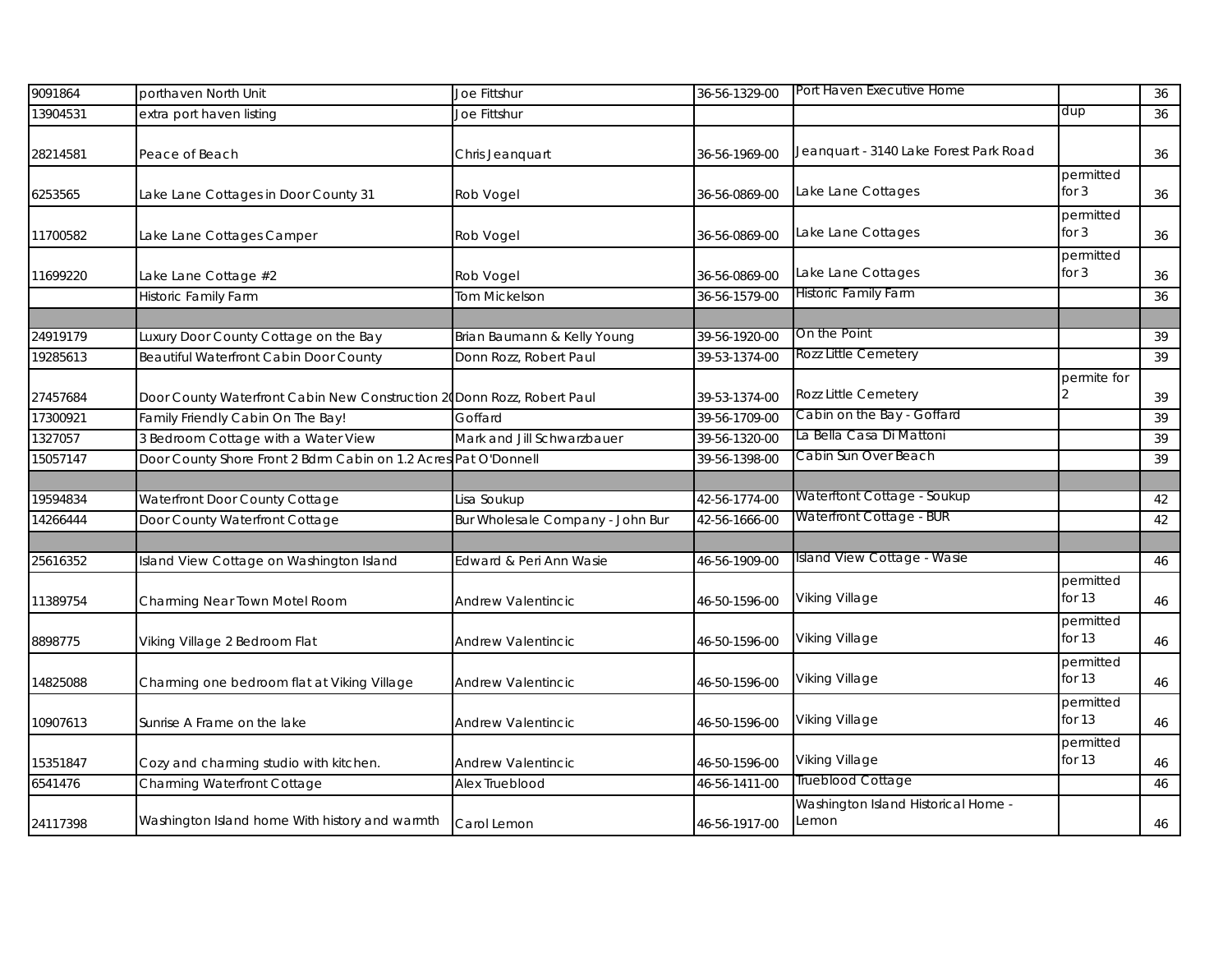| 13156138 | Cute Affordable Cabin on Island - Kayaker Cabin              | Dawn Chier                                     | 46-55-0731-00 | Coffee Creek Cabin                | permitted<br>for $2$ | 46 |
|----------|--------------------------------------------------------------|------------------------------------------------|---------------|-----------------------------------|----------------------|----|
| 13378765 | Coffee Creek Cabins "Biker Cabin" on Wash, Island Dawn Chier |                                                | 46-55-0731-00 | Coffee Creek Cabin                | permitted<br>for $2$ | 46 |
| 22717916 | Old Orchard Farm                                             | Deb Sheridan                                   | 46-56-1867-00 | Old Orchard Farm                  |                      | 46 |
| 714587   | Quiet Cabin with Deck in Woods                               | Jim Beneda                                     | 46-56-1575-00 | Quiet Cabin in the Woods - Beneda |                      | 46 |
| 14443055 | Bay Farm Lake Cottage                                        | Kathleen Young                                 | 46-56-1650-00 | <b>Bay Farm LLC</b>               |                      | 46 |
| 25811058 | Breezy Beach                                                 | Richard Tobey                                  | 46-56-1940-00 | <b>Breezy Beach</b>               |                      | 46 |
| 23713057 | Watermark Inn-Washington Island (Suite G)                    | Larry Kilduff                                  | 46-56-0584-00 | Watermark Inn                     |                      | 46 |
| 26269262 | Watermark Inn- Washington Island (Suite B)                   | Larry Kilduff                                  | 46-56-0584-00 | Watermark Inn                     |                      | 46 |
| 25488651 | Washington Island Home in the Woods                          | Jeff and Corinn Sevcik                         | 46-56-1891-00 | West Harbor - Sevcik              |                      | 46 |
| 25622011 | Folk Tree Farm on Washington Island                          | Casey Dahl & Shawn Murray                      | 46-56-1933-00 | Folk Tree Farm                    |                      | 46 |
| 25488651 | Washington Island Home in the Woods                          | Jeff and Corinn Sevcik                         | 46-56-1891-00 | West Harbor - Sevcik              |                      | 46 |
| 20991844 | Menominee River Vacation Home                                | Not Door County Comes up in Door County Search |               |                                   | Outside DC           |    |
| 14266783 | Cottage on Cedar                                             | Not Door County Comes up in Door County Search |               |                                   | Outside DC           |    |
| 19012043 | Home Away From Home Northern Wisconsin                       | Not Door County Comes up in Door County Search |               |                                   | Outside DC           |    |
| 21816968 | <b>Hogans Place</b>                                          | Not Door County Comes up in Door County Search |               |                                   | Outside DC           |    |
| 21549001 | Cozy Lakefront Home                                          | Not Door County Comes up in Door County Search |               |                                   | <b>Outside DC</b>    |    |
| 14648642 | Upper Peninsula MI Retreat                                   | Not Door County Comes up in Door County Search |               |                                   | Outside DC           |    |
| 28734368 | Luxury on the Lake                                           | Not Door County Comes up in Door County Search |               |                                   | Outside DC           |    |
| 443694   | Lundgren Tree Farm                                           | Not Door County Comes up in Door County Search |               |                                   | Outside DC           |    |
| 19176512 | <b>Book Your Summer Getaway Now</b>                          | Not Door County Comes up in Door County Search |               |                                   | Outside DC           |    |
| 26424111 | Waterfront Inn Sail & Stay                                   | Not Door County Comes up in Door County Search |               |                                   | Outside DC           |    |
| 27703908 | 2 bedroom duplex in quiet neighborhood                       | Not Door County Comes up in Door County Search |               |                                   | Outside DC           |    |
| 27232787 | Cute 2 Bedroom Bungalow                                      | Not Door County Comes up in Door County Search |               |                                   | Outside DC           |    |